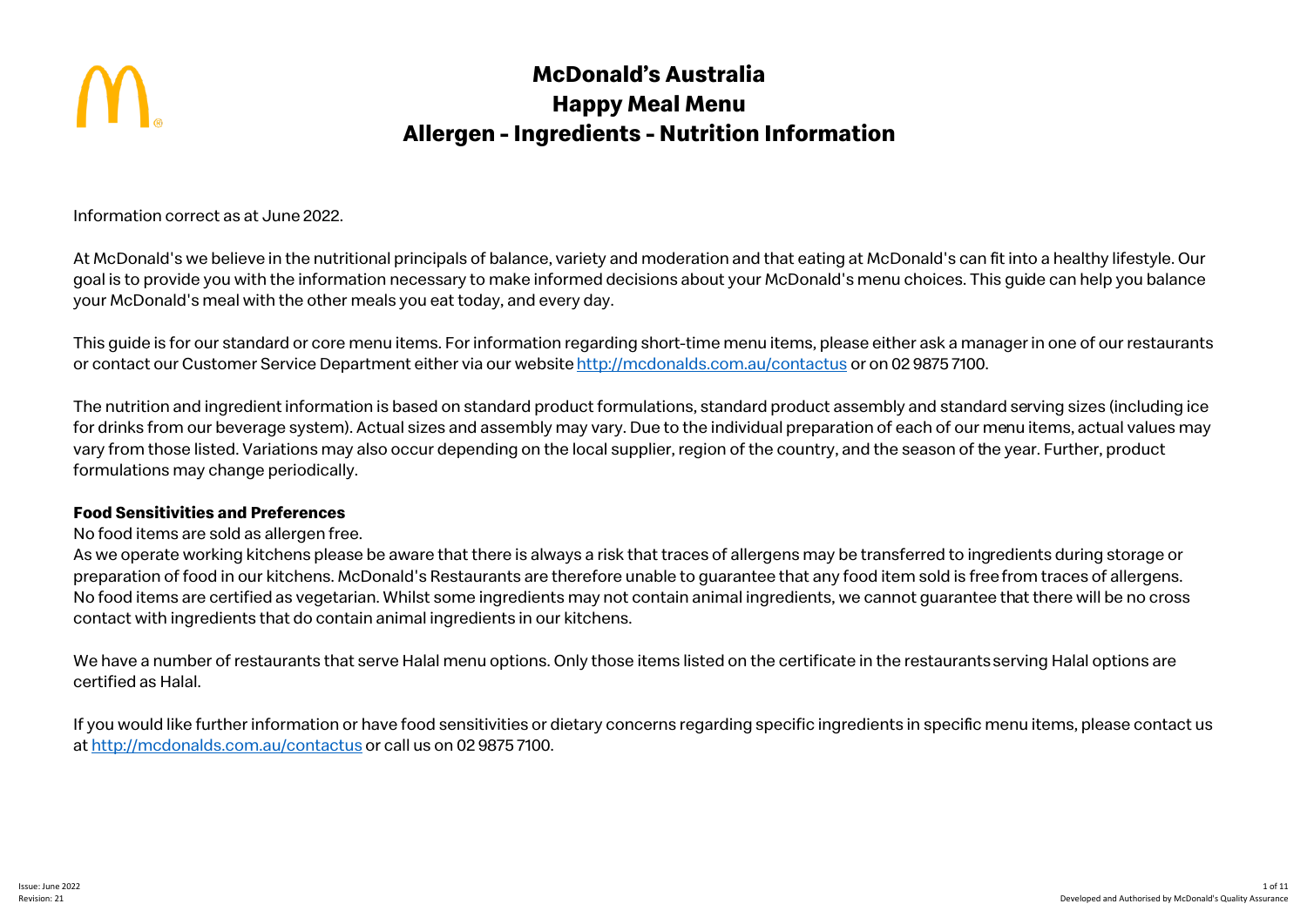# **HAPPY MEAL MAINS**

2 of 11

CRISPY CHICKEN: Chicken, Flour (Wheat, Maize), Water, Vegetable Oil, Starch (Wheat, Maize, Tapioca), Thickeners (1420, 1422), Salt, Mineral Salts (450, 500), Gluten (Wheat). Soy Protein, Sugar, Yeast And Yeast Extract, Deh (Garlic, Onion), Hydrolysed Vegetable Protein (**Wheat**), Natural Flavour, Spice (Pepper), Wheat Fibre, Vegetable Gum (412), Dextrose, Citrus Extract.

WHOLEMEAL TORTILLA: Wheat Flour. Thiamine. Folic Acid. Water. Whole Wheat Flour. Thiamine. Folic Acid. Vegetable Shortening (Antioxidant (307b)). Sugar. Baking Powder (Mineral Salts (450, 500, 341)). Acidity Regulator (297 (500), Yeast.

LETTUCE: Iceberg Lettuce.

MAYONNAISE: Water, Soybean Oil (Antioxidant (330)), Egg Yolks, Modified Corn Starch (1401,1442), Corn Syrup Solids, Distilled Vinegar, Salt, Sugar, Mustard Flour, Thickener (415), Acidity Regulator (270), Preservative (202

#### Contains gluten, egg and soy.

CRISPY CHICKEN is cooked in McDonald's Vegetable Oil blend and may be cooked using the same equipment as products containing gluten, egg, milk and soy.

WHOLEMEAL TORTILLA may be produced on the same equipment as products containing soy.

| Gluten | Egg | Mill<br>,,,,, | $S_{01}$ | Fish & Crustacea | Peanuts | Tree Nuts | Sesame Seeds | Sulphites | Lupir | Preservative | Artificial Flavour | Artificial Colour |
|--------|-----|---------------|----------|------------------|---------|-----------|--------------|-----------|-------|--------------|--------------------|-------------------|
|        |     |               |          |                  |         |           |              |           |       |              |                    |                   |

# **Wholemeal Snack Wrap - Grilled Chicken**

**Wholemeal Snack Wrap - Crispy Chicken**

GRILLED CHICKEN: Chicken, Water, Rice Starch, Salt, Mineral Salts (451, 450), Soy Protein, Fruit Powder (Lemon Juice Concentrate, Flavours), Dehydrated Garlic, Natural Flavour, Herbs, Sugar, Vinegar Powder, Vegetable Powde Agent (341), Spice Extract (Pepper), Vegetable Oil.

WHOLEMEAL TORTILLA: Wheat Flour, Thiamine, Folic Acid, Water, Whole Wheat Flour, Thiamine, Folic Acid, Vegetable Shortening (Antioxidant (307b)), Sugar, Baking Powder (Mineral Salts (450, 500, 341)), Acidity Regulator (297 (500), Yeast.

LETTUCE: Iceberg Lettuce.

MAYONNAISE: Water, Soybean Oil (Antioxidant (330)), Egg Yolks, Modified Corn Starch (1401,1442), Corn Syrup Solids, Distilled Vinegar, Salt, Sugar, Mustard Flour, Thickener (415), Acidity Regulator (270), Preservative (202 OIL: Canola Oil, Emulsifiers (322 - **Soy**), Natural Flavour, Natural Colour (160a), Acidity Regulator (330).

#### Contains gluten, egg and soy.

GRILLED CHICKEN may be cooked on the same grill as egg or products containing gluten, milk or soy. WHOLEMEAL TORTILLA may be produced on the same equipment as products containing soy

|                                                                                                                                                                                                        | Gluten | Egg | Milk | Soy | Fish & Crustacea | Peanuts | Tree Nuts        | Sesame Seeds | Sulphites         | Lupin          | Preservative  | <b>Artificial Flavour</b> | <b>Artificial Colour</b> |
|--------------------------------------------------------------------------------------------------------------------------------------------------------------------------------------------------------|--------|-----|------|-----|------------------|---------|------------------|--------------|-------------------|----------------|---------------|---------------------------|--------------------------|
|                                                                                                                                                                                                        |        |     |      |     |                  |         |                  |              |                   |                |               |                           |                          |
| <b>Chicken McNuggets</b>                                                                                                                                                                               |        |     |      |     |                  |         |                  |              |                   |                | 3 Pack        | 6 Pack                    |                          |
| Chicken, Water, Flour (Wheat, Corn), Canola Oil, Starch (1420, 1422, Corn, Wheat, Tapioca), Mineral Salts (450, 500, 451, 341, 327), Salt, Spices (Celery, White Pepper, Black Pepper), Sunflower Oil, |        |     |      |     |                  |         |                  |              |                   | Avg Qty /Serve | Avg Qty /100g | Avg Qty /Serve            | Avg Qty /100g            |
| Dextrose.                                                                                                                                                                                              |        |     |      |     |                  |         |                  |              | Energy (kJ)       | 544            | 1120          | 1090                      | 1120                     |
|                                                                                                                                                                                                        |        |     |      |     |                  |         |                  |              | Energy (Cal)      | 130            | 268           | 260                       | 268                      |
| Contains gluten.                                                                                                                                                                                       |        |     |      |     |                  |         |                  |              | Protein (g)       | 7.7            | 15.9          | 15.4                      | 15.9                     |
| CHICKEN NUGGETS are cooked in a McDonald's Vegetable Oil blend and may be cooked using the same equipment as products containing gluten, egg, milk and soy.                                            |        |     |      |     |                  |         |                  |              | Fat, total (g)    | 7.7            | 15.9          | 15.5                      | 15.9                     |
|                                                                                                                                                                                                        |        |     |      |     |                  |         |                  |              | Saturated Fat (g) | 1.2            | 2.4           | 2.4                       | 2.4                      |
|                                                                                                                                                                                                        |        |     |      |     |                  |         |                  |              | Carbohydrate (g)  | 7.3            | 15.0          | 14.5                      | 15.0                     |
|                                                                                                                                                                                                        |        |     |      |     |                  |         |                  |              | Sugars (g)        | 0.1            | 0.3           | 0.3                       | 0.3                      |
|                                                                                                                                                                                                        |        |     |      |     |                  |         |                  |              | Sodium (mg)       | 238            | 489           | 476                       | 489                      |
|                                                                                                                                                                                                        |        |     |      |     |                  |         |                  |              |                   |                |               |                           |                          |
|                                                                                                                                                                                                        | Gluten | Egg | Milk | Soy | Fish & Crustacea | Peanuts | <b>Tree Nuts</b> | Sesame Seeds | Sulphites         | Lupin          | Preservative  | <b>Artificial Flavour</b> | Artificial Colour        |
|                                                                                                                                                                                                        |        |     |      |     |                  |         |                  |              |                   |                |               |                           |                          |

| Ś                 | Avg Qty / Serve | Avg Qty / 100g |
|-------------------|-----------------|----------------|
| Energy (kJ)       | 1110            | 958            |
| Energy (Cal)      | 264             | 229            |
| Protein (g)       | 11.7            | 10.1           |
| Fat, Total (g)    | 12.1            | 10.5           |
| Saturated Fat (g) | 3.0             | 2.6            |
| Carbohydrate (g)  | 26.2            | 22.7           |
| Sugars (g)        | 2.7             | 2.3            |
| Sodium (mg)       | 596             | 516            |

|                   | Avg Qty / Serve | Avg Qty / 100g |
|-------------------|-----------------|----------------|
| Energy (kJ)       | 908             | 841            |
| Energy (Cal)      | 217             | 201            |
| Protein (g)       | 13.8            | 12.8           |
| Fat, Total (g)    | 8.8             | 8.1            |
| Saturated Fat (g) | 2.8             | 2.6            |
| Carbohydrate (g)  | 20.0            | 18.6           |
| Sugars (g)        | 1.7             | 1.6            |
| Sodium (ma)       | 409             | 379            |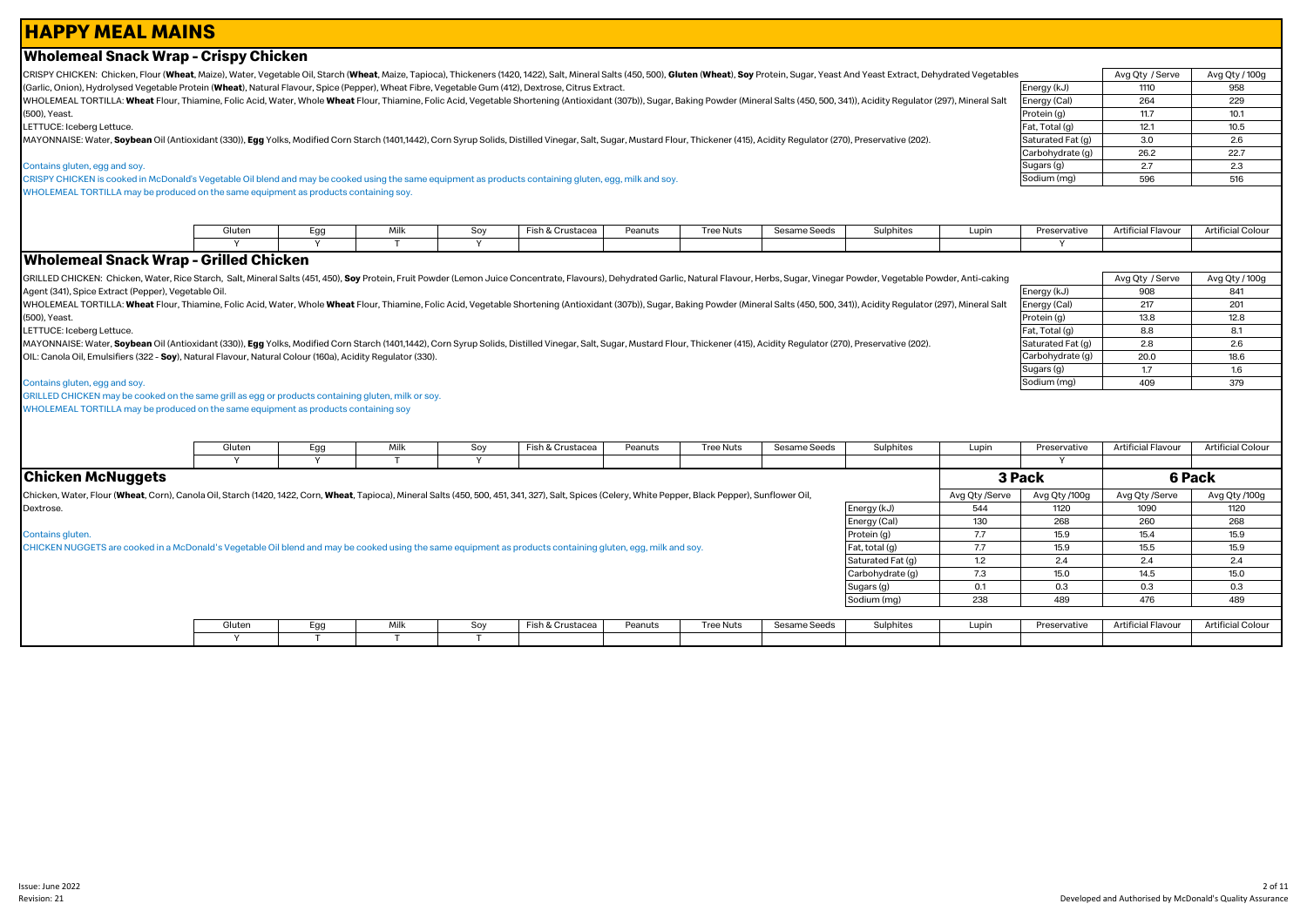# **HAPPY MEAL MAINS (Continued)**

# **Hamburger**

REGULAR BUN: Wheat Flour (Vitamins (Thiamin, Folate), Enzymes), Water, Sugar, Canola Oil, Glaze, Iodised Salt, Wheat Gluten, Yeast, Emulsifiers (471, 472e), Improver (Wheat Flour, Enzymes (Contain Wheat), Antioxidant (300) Flour), Preservative (282). BEEF PATTIES: Beef.

KETCHUP: Water, Tomato Paste, High Fructose Corn Syrup, Glucose Corn Syrup, Vinegar, Salt, Flavouring (**Soybean** Oil). PICKLE: Cucumber, Water, Vinegar, Salt, Preservatives (202, 211), Flavour.

ONION: Water, Dehydrated White Onion.

MUSTARD: Water, Vinegar, Mustard Seed, Salt, Colour (100), Spice, Flavour.

#### Contains gluten and soy.

REGULAR BUNS are produced on equipment that also produces products containing contain sesame seeds and soy. BEEF PATTY seasoned on the grill with salt, pepper and sunflower oil. BEEF PATTY may be cooked on the same grill as egg or products containing gluten, milk or soy.

| Gluter. | -ac | Milk | ິ | Fish & Crustacea | 'eanuts | ree Nuts | THE SHELLS | <b>Sulphites</b> | Lupin | Preservative | Artificial Flavour | . rificial f<br>colour |
|---------|-----|------|---|------------------|---------|----------|------------|------------------|-------|--------------|--------------------|------------------------|
|         |     |      |   |                  |         |          |            |                  |       |              |                    |                        |

#### **Cheeseburger**

REGULAR BUN: Wheat Flour (Vitamins (Thiamin, Folate), Enzymes), Water, Sugar, Canola Oil, Glaze, lodised Salt, Wheat Gluten, Yeast, Emulsifiers (471, 472e), Improver (Wheat Flour, Enzymes (Contains Wheat), Antioxidant (300 **Wheat** Flour), Preservative (282).

BEEF PATTIES: Beef.

CHEESE: Pasteurised **Milk**, Salt, Culture, Enzyme (Rennet), Water, **Milk** Solids, **Butter**, Emulsifiers (331, 332), Salt, Acidity Regulators (260, 330), Natural Colours (160a,160c), **Soy** Lecithin (322)

KETCHUP: Water, Tomato Paste, High Fructose Corn Syrup, Glucose Corn Syrup, Vinegar, Salt, Flavouring (**Soybean** Oil).

PICKLE: Cucumber, Water, Vinegar, Salt, Preservatives (202, 211), Flavour.

ONION: Water, Dehydrated White Onion.

MUSTARD: Water, Vinegar, Mustard Seed, Salt, Colour (100), Spice, Flavour.

#### Contains gluten, milk and soy.

REGULAR BUNS are produced on equipment that also produces products containing contain sesame seeds and soy.

BEEF PATTY seasoned on the grill with salt, pepper and sunflower oil.

BEEF PATTY and ONION may be cooked on the same grill as egg or products containing gluten, milk or soy.

| Gluten | <b>AAill</b><br>,,,,, | $S_{01}$<br>ັບ | Fish & Crustacea | Peanuts | <b>Tree Nuts</b> | Sesame Seeds | Sulphites | Lupin | Preservative | Artificial Flavour | Artificial Colour |
|--------|-----------------------|----------------|------------------|---------|------------------|--------------|-----------|-------|--------------|--------------------|-------------------|
|        |                       |                |                  |         |                  |              |           |       |              |                    |                   |

# **HAPPY MEAL SIDES**

**Apple Slices**

| IUNNIA AIIAAA                                |        |     |      |     |                  |         |           |              |           |       |                   |                    |                   |
|----------------------------------------------|--------|-----|------|-----|------------------|---------|-----------|--------------|-----------|-------|-------------------|--------------------|-------------------|
| Red and/or Green Apples, Antioxidants (302). |        |     |      |     |                  |         |           |              |           |       |                   | Avg Qty / Serve    | Avg Qty / 100g    |
|                                              |        |     |      |     |                  |         |           |              |           |       | Energy (kJ)       | 136                | 226               |
| May contain apple seeds.                     |        |     |      |     |                  |         |           |              |           |       | Energy (Cal)      | 32                 | 54                |
|                                              |        |     |      |     |                  |         |           |              |           |       | Protein (g)       | 0.6                | 1.0               |
|                                              |        |     |      |     |                  |         |           |              |           |       | Fat, Total (g)    | 0.2                | 0.3               |
|                                              |        |     |      |     |                  |         |           |              |           |       | Saturated Fat (g) | 0.1                | 0.1               |
|                                              |        |     |      |     |                  |         |           |              |           |       | Carbohydrate (g)  | 6.1                | 10.2              |
|                                              |        |     |      |     |                  |         |           |              |           |       | Sugars (g)        | 6.1                | 10.1              |
|                                              |        |     |      |     |                  |         |           |              |           |       | Sodium (mg)       |                    |                   |
|                                              |        |     |      |     |                  |         |           |              |           |       |                   |                    |                   |
|                                              | Gluten | Egg | Milk | Soy | Fish & Crustacea | Peanuts | Tree Nuts | Sesame Seeds | Sulphites | Lupin | Preservative      | Artificial Flavour | Artificial Colour |
|                                              |        |     |      |     |                  |         |           |              |           |       |                   |                    |                   |

|                   | Avg Qty / Serve | Avg Qty / 100g |
|-------------------|-----------------|----------------|
| Energy (kJ)       | 1050            | 1000           |
| Energy (Cal)      | 252             | 240            |
| Protein (g)       | 13.2            | 12.6           |
| Fat, Total (g)    | 9.3             | 8.9            |
| Saturated Fat (g) | 4.0             | 3.8            |
| Carbohydrate (g)  | 27.7            | 26.4           |
| Sugars (g)        | 5.0             | 4.8            |
| Sodium (mg)       | 516             | 492            |

Energy (kJ) 1260 1050<br>
Energy (Cal) 300 252 Energy (Cal) 300 252<br>Protein (g) 36.1 35.5 Protein (g) 16.1 13.5<br>
Fat, Total (g) 13.1 11.0

Saturated Fat (g) 6.6 5.5<br>Carbohydrate (g) 28.5 23.9 Carbohydrate (g) 28.5 23.9<br>Sugars (g) 28.5 23.9 Sugars (g) 5.6 4.7<br>Sodium (mg) 680 571

Fat, Total (g)

Sodium (mg)

Avg Qty / Serve Avg Qty / 100g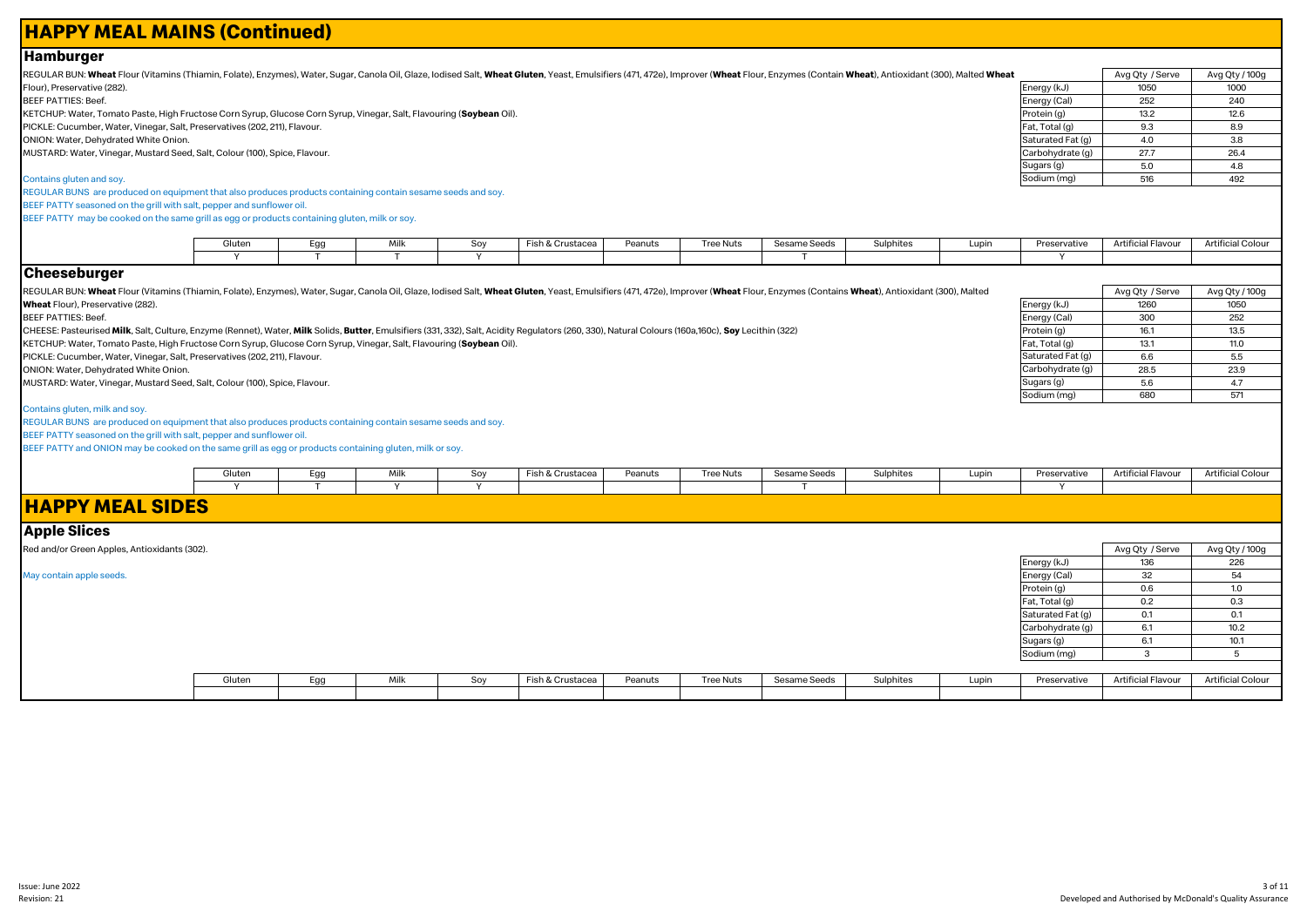| <b>HAPPY MEAL SIDES (Continued)</b>                                                                                                                                                                                            |        |     |              |     |                  |         |                  |              |           |       |                   |                           |                          |
|--------------------------------------------------------------------------------------------------------------------------------------------------------------------------------------------------------------------------------|--------|-----|--------------|-----|------------------|---------|------------------|--------------|-----------|-------|-------------------|---------------------------|--------------------------|
| <b>Grape Tomatoes</b>                                                                                                                                                                                                          |        |     |              |     |                  |         |                  |              |           |       |                   |                           |                          |
| Grape Tomatoes.                                                                                                                                                                                                                |        |     |              |     |                  |         |                  |              |           |       |                   | Avg Qty / Serve           | Avg Qty / 100mL          |
|                                                                                                                                                                                                                                |        |     |              |     |                  |         |                  |              |           |       | Energy (kJ)       | 57                        | 90                       |
|                                                                                                                                                                                                                                |        |     |              |     |                  |         |                  |              |           |       | Energy (Cal)      | 14                        | 21                       |
|                                                                                                                                                                                                                                |        |     |              |     |                  |         |                  |              |           |       | Protein (g)       | 1.0                       | 1.5                      |
|                                                                                                                                                                                                                                |        |     |              |     |                  |         |                  |              |           |       | Fat, Total (g)    | 0.1                       | 0.2                      |
|                                                                                                                                                                                                                                |        |     |              |     |                  |         |                  |              |           |       | Saturated Fat (g) | 0.0                       | 0.0                      |
|                                                                                                                                                                                                                                |        |     |              |     |                  |         |                  |              |           |       | Carbohydrate (g)  | 15.0                      | 2.4                      |
|                                                                                                                                                                                                                                |        |     |              |     |                  |         |                  |              |           |       | Sugars (g)        | 0.7                       | 1.1                      |
|                                                                                                                                                                                                                                |        |     |              |     |                  |         |                  |              |           |       | Sodium (mg)       | $5\phantom{.0}$           | 8                        |
|                                                                                                                                                                                                                                |        |     |              |     |                  |         |                  |              |           |       |                   |                           |                          |
|                                                                                                                                                                                                                                | Gluten | Egg | Milk         | Soy | Fish & Crustacea | Peanuts | <b>Tree Nuts</b> | Sesame Seeds | Sulphites | Lupin | Preservative      | <b>Artificial Flavour</b> | <b>Artificial Colour</b> |
|                                                                                                                                                                                                                                |        |     |              |     |                  |         |                  |              |           |       |                   |                           |                          |
| Garden Salad                                                                                                                                                                                                                   |        |     |              |     |                  |         |                  |              |           |       |                   |                           |                          |
| LETTUCE MIX: Iceberg Lettuce, Cos Lettuce.                                                                                                                                                                                     |        |     |              |     |                  |         |                  |              |           |       |                   | Avg Qty / Serve           | Avg Qty / 100g           |
| BALSAMIC & ROASTED GARLIC VINAIGRETTE DRESSING: Water, Vinegar, Canola Oil (Antioxidant (307b, Soy)), Balsamic Vinegar (Colour (150d), Preservative (220)), Sugar, Salt, Garlic, Vegetable Gum Blend (Vegetable Gums (415, 417 |        |     |              |     |                  |         |                  |              |           |       |                   | 303                       | 204                      |
| Acid (331)), Preservatives (202, 211), Emulsifier (322 - Soy).                                                                                                                                                                 |        |     |              |     |                  |         |                  |              |           |       | Energy (Cal)      | 72                        | 49                       |
| CUCUMBER: Cucumber.                                                                                                                                                                                                            |        |     |              |     |                  |         |                  |              |           |       | Protein (g)       | 1.3                       | 0.9                      |
| GRAPE TOMATO: Grape tomatoes.                                                                                                                                                                                                  |        |     |              |     |                  |         |                  |              |           |       | Fat, Total (g)    | 4.4                       | 3.0                      |
|                                                                                                                                                                                                                                |        |     |              |     |                  |         |                  |              |           |       | Saturated Fat (g) | 0.4                       | 0.3                      |
| Contains soy.                                                                                                                                                                                                                  |        |     |              |     |                  |         |                  |              |           |       | Carbohydrate (g)  | 6.3                       | 4.2                      |
|                                                                                                                                                                                                                                |        |     |              |     |                  |         |                  |              |           |       | Sugars (g)        | 5.8                       | 3.9                      |
|                                                                                                                                                                                                                                |        |     |              |     |                  |         |                  |              |           |       | Sodium (mg)       | 231                       | 155                      |
|                                                                                                                                                                                                                                |        |     |              |     |                  |         |                  |              |           |       |                   |                           |                          |
|                                                                                                                                                                                                                                | Gluten | Egg | Milk         | Soy | Fish & Crustacea | Peanuts | <b>Tree Nuts</b> | Sesame Seeds | Sulphites | Lupin | Preservative      | Artificial Flavour        | <b>Artificial Colour</b> |
|                                                                                                                                                                                                                                |        |     |              | Y   |                  |         |                  |              |           |       |                   |                           |                          |
| <b>Small Fries</b>                                                                                                                                                                                                             |        |     |              |     |                  |         |                  |              |           |       |                   |                           |                          |
| Potato, Canola Oil, Mineral Salt (450), Dextrose, Antifoam (1521).                                                                                                                                                             |        |     |              |     |                  |         |                  |              |           |       |                   | Avg Qty / Serve           | Avg Qty / 100g           |
| lor                                                                                                                                                                                                                            |        |     |              |     |                  |         |                  |              |           |       | Energy (kJ)       | 860                       | 1190                     |
| Potatoes, Canola Oil (Acidity Regulator (330)), Dextrose Monohydrate (Preservative (220)), Mineral Salt (450), Antifoam (Non-ionic polyalkylene glycol), Preservative (223).                                                   |        |     |              |     |                  |         |                  |              |           |       | Energy (Cal)      | 206                       | 286                      |
| Salt.                                                                                                                                                                                                                          |        |     |              |     |                  |         |                  |              |           |       | Protein (g)       | 3.3                       | 4.6                      |
|                                                                                                                                                                                                                                |        |     |              |     |                  |         |                  |              |           |       | Fat, Total (g)    | 10.4                      | 14.4                     |
| May contain traces of sulphites.                                                                                                                                                                                               |        |     |              |     |                  |         |                  |              |           |       | Saturated Fat (g) | 0.8                       | 1.2                      |
| FRIES are cooked in McDonald's Vegetable Oil blend and may be cooked using the same equipment as products containing gluten, egg, milk and soy.                                                                                |        |     |              |     |                  |         |                  |              |           |       | Carbohydrate (g)  | 23.5                      | 32.6                     |
|                                                                                                                                                                                                                                |        |     |              |     |                  |         |                  |              |           |       | Sugars (g)        | 0.1                       | 0.2                      |
|                                                                                                                                                                                                                                |        |     |              |     |                  |         |                  |              |           |       | Sodium (mg)       | 194                       | 269                      |
|                                                                                                                                                                                                                                |        |     |              |     |                  |         |                  |              |           |       |                   |                           |                          |
|                                                                                                                                                                                                                                | Gluten | Egg | Milk         | Soy | Fish & Crustacea | Peanuts | <b>Tree Nuts</b> | Sesame Seeds | Sulphites | Lupin | Preservative      | <b>Artificial Flavour</b> | <b>Artificial Colour</b> |
|                                                                                                                                                                                                                                | т      | T   | $\mathsf{T}$ | T   |                  |         |                  |              | т         |       | $\mathsf{Y}$      |                           |                          |
| Yoplait Petit Miam Strawberry Yoghurt                                                                                                                                                                                          |        |     |              |     |                  |         |                  |              |           |       |                   |                           |                          |
| Milk, Milk Solids, Water, Strawberry, Sugar, Apple Juice, Modified Starch (1442), Mineral Calcium (341), Natural Flavours, Black Carrot and Blackcurrant Concentrate, Acidity Regulators (331, 296), Vitamins D, Yoghurt Cultu |        |     |              |     |                  |         |                  |              |           |       |                   | Avg Qty / Serve           | Avg Qty / 100g           |
| L.Bulgaricus & B.Lactis).                                                                                                                                                                                                      |        |     |              |     |                  |         |                  |              |           |       | Energy (kJ)       | 213                       | 304                      |
|                                                                                                                                                                                                                                |        |     |              |     |                  |         |                  |              |           |       | Energy (Cal)      | 51                        | 73                       |
| Contains milk.                                                                                                                                                                                                                 |        |     |              |     |                  |         |                  |              |           |       | Protein (g)       | 2.4                       | 3.4                      |
|                                                                                                                                                                                                                                |        |     |              |     |                  |         |                  |              |           |       | Fat, Total (g)    | 1.6                       | 2.3                      |
|                                                                                                                                                                                                                                |        |     |              |     |                  |         |                  |              |           |       | Saturated Fat (g) | 1.1                       | 1.5                      |
|                                                                                                                                                                                                                                |        |     |              |     |                  |         |                  |              |           |       | Carbohydrate (g)  | 6.7                       | 9.5                      |
|                                                                                                                                                                                                                                |        |     |              |     |                  |         |                  |              |           |       | Sugars (g)        | 5.4                       | 7.7                      |
|                                                                                                                                                                                                                                |        |     |              |     |                  |         |                  |              |           |       | Sodium (mg)       | 32                        | 46                       |
|                                                                                                                                                                                                                                |        |     |              |     |                  |         |                  |              |           |       |                   |                           |                          |
|                                                                                                                                                                                                                                | Gluten | Egg | Milk         | Soy | Fish & Crustacea | Peanuts | <b>Tree Nuts</b> | Sesame Seeds | Sulphites | Lupin | Preservative      | <b>Artificial Flavour</b> | <b>Artificial Colour</b> |
|                                                                                                                                                                                                                                |        |     | $\checkmark$ |     |                  |         |                  |              |           |       |                   |                           |                          |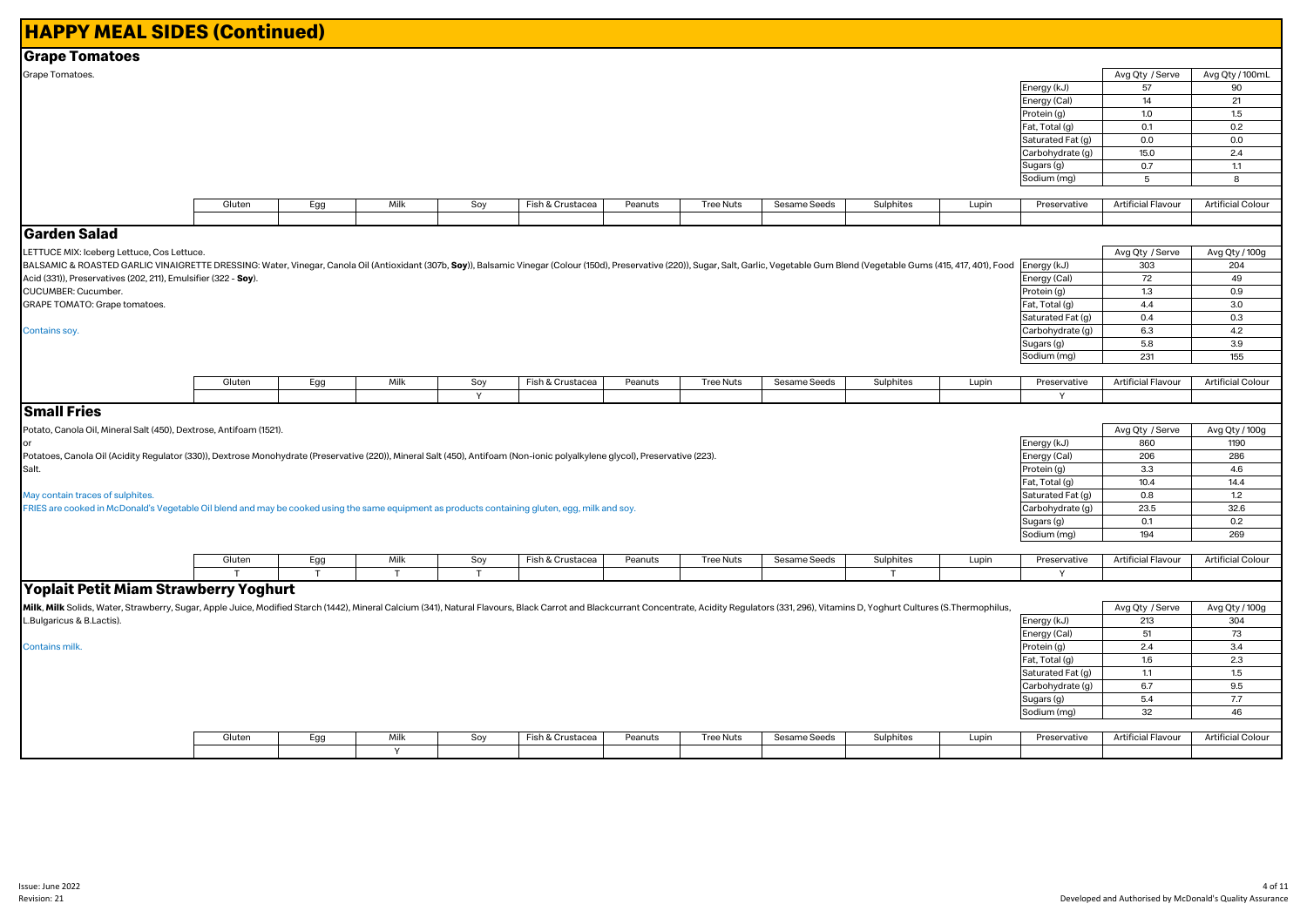| <b>HAPPY MEAL DRINKS</b>                                                                        |        |     |      |     |                  |         |                  |              |           |       |                   |                           |                          |
|-------------------------------------------------------------------------------------------------|--------|-----|------|-----|------------------|---------|------------------|--------------|-----------|-------|-------------------|---------------------------|--------------------------|
| <b>Small Sparkling Water</b>                                                                    |        |     |      |     |                  |         |                  |              |           |       |                   |                           |                          |
| Carbonated Water                                                                                |        |     |      |     |                  |         |                  |              |           |       |                   | Avg Qty / Serve           | Avg Qty / 100mL          |
|                                                                                                 |        |     |      |     |                  |         |                  |              |           |       | Energy (kJ)       | $\mathbf 0$               | 0                        |
|                                                                                                 |        |     |      |     |                  |         |                  |              |           |       | Energy (Cal)      | $\mathbf 0$               | $\mathbf 0$              |
|                                                                                                 |        |     |      |     |                  |         |                  |              |           |       | Protein (g)       | 0.0                       | 0.0                      |
|                                                                                                 |        |     |      |     |                  |         |                  |              |           |       | Fat, Total (g)    | 0.0                       | 0.0                      |
|                                                                                                 |        |     |      |     |                  |         |                  |              |           |       | Saturated Fat (g) | 0.0                       | 0.0                      |
|                                                                                                 |        |     |      |     |                  |         |                  |              |           |       | Carbohydrate (g)  | 0.0                       | 0.0                      |
|                                                                                                 |        |     |      |     |                  |         |                  |              |           |       | Sugars (g)        | 0.0                       | 0.0                      |
|                                                                                                 |        |     |      |     |                  |         |                  |              |           |       | Sodium (mg)       | $5\phantom{.0}$           | $\overline{2}$           |
|                                                                                                 |        |     |      |     |                  |         |                  |              |           |       |                   |                           |                          |
|                                                                                                 | Gluten | Egg | Milk | Soy | Fish & Crustacea | Peanuts | <b>Tree Nuts</b> | Sesame Seeds | Sulphites | Lupin | Preservative      | <b>Artificial Flavour</b> | <b>Artificial Colour</b> |
|                                                                                                 |        |     |      |     |                  |         |                  |              |           |       |                   |                           |                          |
| Pop Top <sup>®</sup> Water                                                                      |        |     |      |     |                  |         |                  |              |           |       |                   |                           |                          |
| Spring Water                                                                                    |        |     |      |     |                  |         |                  |              |           |       |                   | Avg Qty / Serve           | Avg Qty / 100mL          |
|                                                                                                 |        |     |      |     |                  |         |                  |              |           |       | Energy (kJ)       | $\mathbf 0$               | 0                        |
|                                                                                                 |        |     |      |     |                  |         |                  |              |           |       | Energy (Cal)      | $\mathbf 0$               | $\mathbf 0$              |
|                                                                                                 |        |     |      |     |                  |         |                  |              |           |       | Protein (g)       | 0.0                       | 0.0                      |
|                                                                                                 |        |     |      |     |                  |         |                  |              |           |       | Fat, Total (g)    | 0.0                       | 0.0                      |
|                                                                                                 |        |     |      |     |                  |         |                  |              |           |       | Saturated Fat (g) | 0.0                       | 0.0                      |
|                                                                                                 |        |     |      |     |                  |         |                  |              |           |       | Carbohydrate (g)  | 0.0                       | 0.0                      |
|                                                                                                 |        |     |      |     |                  |         |                  |              |           |       | Sugars (g)        | 0.0                       | 0.0                      |
|                                                                                                 |        |     |      |     |                  |         |                  |              |           |       | Sodium (mg)       | 5                         | $\overline{2}$           |
|                                                                                                 |        |     |      |     |                  |         |                  |              |           |       |                   |                           |                          |
|                                                                                                 | Gluten | Egg | Milk | Soy | Fish & Crustacea | Peanuts | <b>Tree Nuts</b> | Sesame Seeds | Sulphites | Lupin | Preservative      | <b>Artificial Flavour</b> | <b>Artificial Colour</b> |
|                                                                                                 |        |     |      |     |                  |         |                  |              |           |       |                   |                           |                          |
| Pop Top <sup>®</sup> Apple Juice                                                                |        |     |      |     |                  |         |                  |              |           |       |                   |                           |                          |
| Reconstituted Apple Juice, Food Acid (Citric Acid), Vitamin C (Ascorbic Acid), Natural Flavour. |        |     |      |     |                  |         |                  |              |           |       |                   | Avg Qty / Serve           | Avg Qty / 100mL          |
|                                                                                                 |        |     |      |     |                  |         |                  |              |           |       | Energy (kJ)       | 540                       | 216                      |
|                                                                                                 |        |     |      |     |                  |         |                  |              |           |       | Energy (Cal)      | 129                       | 52                       |
|                                                                                                 |        |     |      |     |                  |         |                  |              |           |       | Protein (g)       | 1.0                       | 1.0                      |
|                                                                                                 |        |     |      |     |                  |         |                  |              |           |       | Fat, Total (g)    | 1.0                       | 1.0                      |
|                                                                                                 |        |     |      |     |                  |         |                  |              |           |       | Saturated Fat (g) | 0.0                       | 0.0                      |
|                                                                                                 |        |     |      |     |                  |         |                  |              |           |       | Carbohydrate (g)  | 29.5                      | 11.8                     |
|                                                                                                 |        |     |      |     |                  |         |                  |              |           |       | Sugars (g)        | 29.5                      | 11.8                     |
|                                                                                                 |        |     |      |     |                  |         |                  |              |           |       | Sodium (mg)       | 18                        | $\overline{7}$           |
|                                                                                                 | Gluten | Egg | Milk | Soy | Fish & Crustacea | Peanuts | <b>Tree Nuts</b> | Sesame Seeds | Sulphites | Lupin | Preservative      | <b>Artificial Flavour</b> | <b>Artificial Colour</b> |
|                                                                                                 |        |     |      |     |                  |         |                  |              |           |       |                   |                           |                          |
| <b>Small Orange Juice</b>                                                                       |        |     |      |     |                  |         |                  |              |           |       |                   |                           |                          |
| Water, Orange Juice Concentrate, Preservatives (211,202), Colour (160a), Flavour.               |        |     |      |     |                  |         |                  |              |           |       |                   | Avg Qty / Serve           | Avg Qty / 100mL          |
|                                                                                                 |        |     |      |     |                  |         |                  |              |           |       | Energy (kJ)       | 541                       | 174                      |
|                                                                                                 |        |     |      |     |                  |         |                  |              |           |       | Energy (Cal)      | 129                       | 42                       |
|                                                                                                 |        |     |      |     |                  |         |                  |              |           |       | Protein (g)       | 2.4                       | 0.8                      |
|                                                                                                 |        |     |      |     |                  |         |                  |              |           |       | Fat, Total (g)    | 0.0                       | 0.0                      |
|                                                                                                 |        |     |      |     |                  |         |                  |              |           |       | Saturated Fat (g) | 0.0                       | 0.0                      |
|                                                                                                 |        |     |      |     |                  |         |                  |              |           |       | Carbohydrate (g)  | 29.4                      | 9.8                      |
|                                                                                                 |        |     |      |     |                  |         |                  |              |           |       | Sugars (g)        | 23.4                      | 7.8                      |
|                                                                                                 |        |     |      |     |                  |         |                  |              |           |       | Sodium (mg)       | 14                        | 5                        |
|                                                                                                 |        |     |      |     |                  |         |                  |              |           |       |                   |                           |                          |
|                                                                                                 | Gluten | Egg | Milk | Soy | Fish & Crustacea | Peanuts | <b>Tree Nuts</b> | Sesame Seeds | Sulphites | Lupin | Preservative      | Artificial Flavour        | <b>Artificial Colour</b> |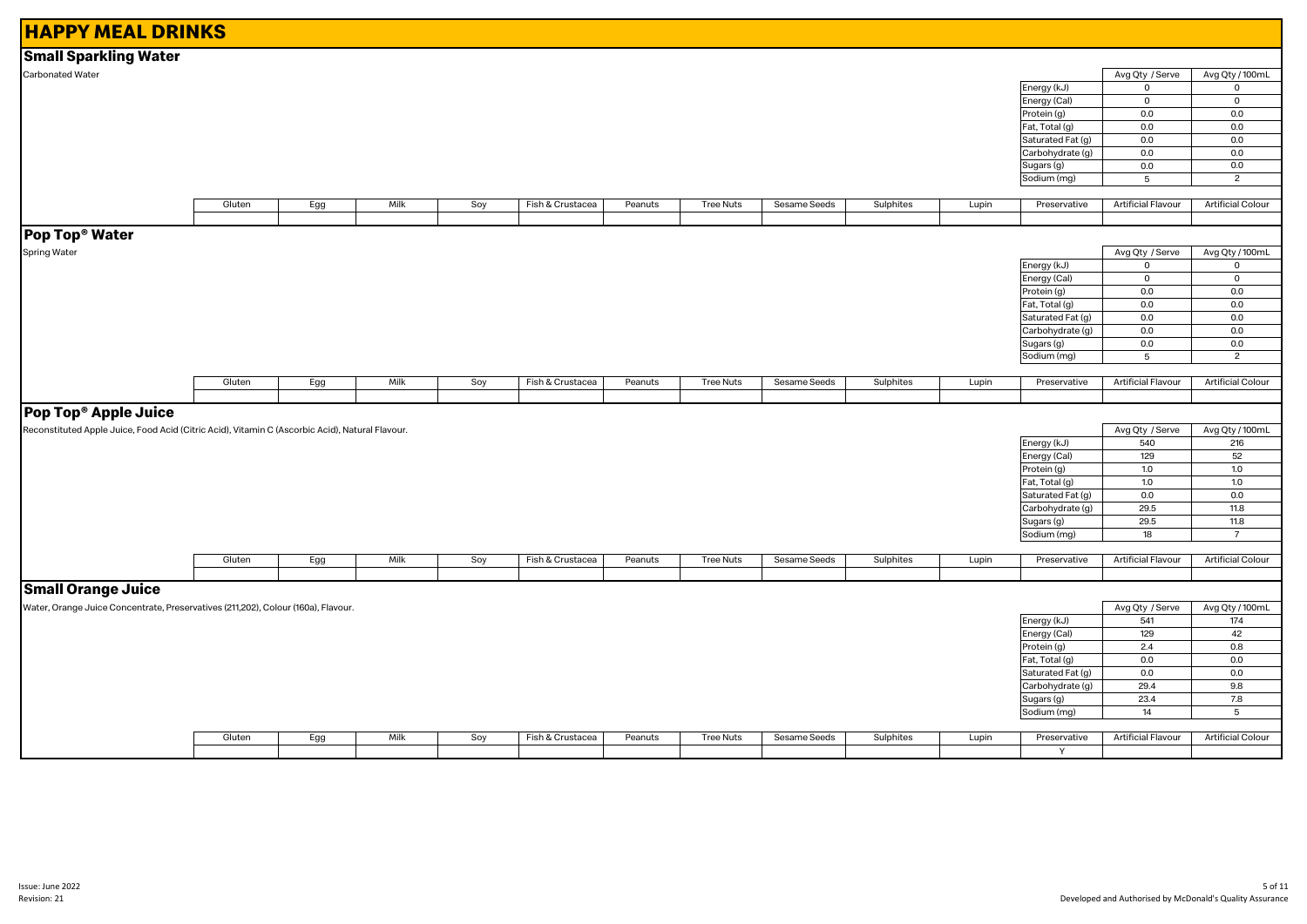# **Crispy Chicken Snack Wrap, Apple Slices and Sparkling Water**

|                   | Avg Qty / Serve | Avg Qty / 100g |
|-------------------|-----------------|----------------|
| Energy (kJ)       | 1246            | 1184           |
| Energy (Cal)      | 296             | 283            |
| Protein (g)       | 12.3            | 11.1           |
| Fat, Total (g)    | 12.3            | 10.8           |
| Saturated Fat (g) | 3.1             | 2.7            |
| Carbohydrate (g)  | 32.3            | 32.9           |
| Sugars (g)        | 8.8             | 12.4           |
| Sodium (mg)       | 604             | 523            |

# **Crispy Chicken Snack Wrap, Grape Tomatoes and Sparkling Water**

|                   | Avg Qty / Serve | Avg Qty / 100g |
|-------------------|-----------------|----------------|
| Energy (kJ)       | 1167            | 1048           |
| Energy (Cal)      | 278             | 250            |
| Protein (g)       | 12.7            | 11.6           |
| Fat, Total (g)    | 12.2            | 10.7           |
| Saturated Fat (g) | 3.0             | 2.6            |
| Carbohydrate (g)  | 41.2            | 25.1           |
| Sugars (g)        | 3.4             | 3.4            |
| Sodium (ma)       | 606             | 526            |

| <b>Crispy Chicken Snack Wrap, Garden Salad and</b> |                 |                |  |  |  |  |  |  |  |
|----------------------------------------------------|-----------------|----------------|--|--|--|--|--|--|--|
| <b>Sparkling Water</b>                             |                 |                |  |  |  |  |  |  |  |
|                                                    | Avg Qty / Serve | Avg Qty / 100g |  |  |  |  |  |  |  |
| Energy (kJ)                                        | 1413            | 1162           |  |  |  |  |  |  |  |
| Energy (Cal)                                       | 336             | 278            |  |  |  |  |  |  |  |
|                                                    |                 |                |  |  |  |  |  |  |  |

| Energy (Cal)      | 336  | 278  |
|-------------------|------|------|
| Protein (g)       | 13.0 | 11.0 |
| Fat, Total (g)    | 16.5 | 13.5 |
| Saturated Fat (g) | 3.4  | 2.9  |
| Carbohydrate (g)  | 32.5 | 26.9 |
| Sugars (g)        | 8.5  | 6.2  |
| Sodium (mg)       | 832  | 673  |

| <b>Crispy Chicken Snack Wrap, Small Fries and</b> |                        |                |  |  |  |  |  |  |  |
|---------------------------------------------------|------------------------|----------------|--|--|--|--|--|--|--|
|                                                   | <b>Sparkling Water</b> |                |  |  |  |  |  |  |  |
|                                                   | Avg Qty / Serve        | Avg Qty / 100g |  |  |  |  |  |  |  |
| Energy (kJ)                                       | 1970                   | 2148           |  |  |  |  |  |  |  |
| Energy (Cal)                                      | 470                    | 515            |  |  |  |  |  |  |  |
| Protein (g)                                       | 15.0                   | 14.7           |  |  |  |  |  |  |  |
| E - 1 - E - 1 - 1 / - 3                           | $\sim$ $\sim$ $\sim$   | $\sim$ $\sim$  |  |  |  |  |  |  |  |

# **Crispy Chicken Snack Wrap, Yoplait Petit Miam Strawberry Yoghurt and Sparkling**

|                           | Water           |               |
|---------------------------|-----------------|---------------|
|                           | Avg Qty / Serve | Avg Qty / 100 |
| Energy (kJ)               | 1323            | 1262          |
| Energy (Cal)              | 315             | 302           |
| Protein (g)               | 14.1            | 13.5          |
| Fat, Total (g)            | 13.7            | 12.8          |
| Saturated Fat (g)         | 4.1             | 4.1           |
| Carbohydrate (q)          | 32.9            | 32.2          |
| Sugars (g) <sub>ဂ၁၁</sub> | 8.1             | 10.0          |
| Sodium (mg)               | 633             | 564           |

#### **Crispy Chicken Snack Wrap, Apple Slices and Pop Top® Water**

|                   | Avg Qty / Serve | Avg Qty / 100g |
|-------------------|-----------------|----------------|
| Energy (kJ)       | 1246            | 1184           |
| Energy (Cal)      | 296             | 283            |
| Protein (g)       | 12.3            | 11.1           |
| Fat, Total (g)    | 12.3            | 10.8           |
| Saturated Fat (g) | 3.1             | 27             |
| Carbohydrate (q)  | 32.3            | 32.9           |
| Sugars (g)        | 8.8             | 12.4           |
| Sodium (mg)       | 604             | 523            |

### **Crispy Chicken Snack Wrap, Grape Tomatoes and Pop Top® Water**

|                   | Avg Qty / Serve | Avg Qty / 100g |
|-------------------|-----------------|----------------|
| Energy (kJ)       | 1167            | 1048           |
| Energy (Cal)      | 278             | 250            |
| Protein (g)       | 12.7            | 11.6           |
| Fat, Total (g)    | 12.2            | 10.7           |
| Saturated Fat (g) | 3.0             | 2.6            |
| Carbohydrate (q)  | 41.2            | 25.1           |
| Sugars (g)        | 3.4             | 3.4            |
| Sodium (mg)       | 606             | 526            |

# **Crispy Chicken Snack Wrap, Garden Salad and Pop Top® Water**

|                   | Avg Qty / Serve | Avg Qty / 100g |                   | Avg Qty / Serve | Avg Qty / 100g |                   | Avg Qty / Serve | Avg Qty / 100g |                   | Avg Qty / Serve | Avg Qty |
|-------------------|-----------------|----------------|-------------------|-----------------|----------------|-------------------|-----------------|----------------|-------------------|-----------------|---------|
| Energy (kJ)       | 1413            | 1162           | Energy (kJ)       | 1413            | 1162           | Energy (kJ)       | 1953            | 1378           | Energy (kJ)       | 1954            | 133     |
| Energy (Cal)      | 336             | 278            | Energy (Cal)      | 336             | 278            | Energy (Cal)      | 465             | 330            | Energy (Cal)      | 465             | 320     |
| Protein (g)       | 13.0            | 11.0           | rotein (g)        | 13.0            | 110            | Protein (g)       | 14.0            | 12.0           | Protein (g)       | 15.4            | 11.8    |
| Fat, Total (g)    | 16.5            | 13.5           | Fat, Total (g)    | 16.5            | 13.5           | Fat, Total (g)    | 17.5            | 14.5           | Fat, Total (g)    | 16.5            | 13.5    |
| Saturated Fat (g) |                 | 29             | Saturated Fat (g) | 3.4             |                | Saturated Fat (g) | 3.4             | 2.9            | Saturated Fat (q) | 3.4             | 2.9     |
| Carbohydrate (g)  | 32.5            | 26.9           | Carbohydrate (g)  | 32.5            | 26.9           | Carbohydrate (g)  | 62.0            | 38.7           | Carbohydrate (g)  | 61.9            | 36.7    |
| Sugars (g)        |                 | 6.2            | Sugars (g)        | 8.5             | 6.2            | Sugars (g)        | 38.0            | 18.0           | Sugars (g)        | 31.9            | 14.0    |
| Sodium (mg)       | 832             | 673            | Sodium (mg)       | 832             | 673            | Sodium (mg)       | 845             | 678            | Sodium (mg)       | 841             | 676     |

#### **Crispy Chicken Snack Wrap, Small Fries and Pop Top® Water**

|                   | <b>LAN LAN- MATALE</b> |                |
|-------------------|------------------------|----------------|
|                   | Avg Qty / Serve        | Avg Qty / 100g |
| Energy (kJ)       | 1970                   | 2148           |
| Energy (Cal)      | 470                    | 515            |
| Protein (g)       | 15.0                   | 14.7           |
| Fat, Total (g)    | 22.5                   | 24.9           |
| Saturated Fat (g) | 3.8                    | 3.8            |
| Carbohydrate (g)  | 49.7                   | 55.3           |
| Sugars (g)        | 2.8                    | 2.5            |
| Sodium (mg)       | 795                    | 787            |

### **Crispy Chicken Snack Wrap, Yoplait Petit Miam Strawberry Yoghurt and Pop Top®**

|                  | Water           |                |  |  |  |  |  |  |  |  |  |  |
|------------------|-----------------|----------------|--|--|--|--|--|--|--|--|--|--|
|                  | Avg Qty / Serve | Avg Qty / 100g |  |  |  |  |  |  |  |  |  |  |
| nergy (kJ)       | 1323            | 1262           |  |  |  |  |  |  |  |  |  |  |
| nergy (Cal)      | 315             | 302            |  |  |  |  |  |  |  |  |  |  |
| rotein (g)       | 14.1            | 13.5           |  |  |  |  |  |  |  |  |  |  |
| at, Total (g)    | 13.7            | 12.8           |  |  |  |  |  |  |  |  |  |  |
| aturated Fat (g) | 4.1             | 4.1            |  |  |  |  |  |  |  |  |  |  |
| arbohydrate (g): | 32.9            | 32.2           |  |  |  |  |  |  |  |  |  |  |
| ugars (g)        | 8.1             | 10.0           |  |  |  |  |  |  |  |  |  |  |
| odium (mg)       | 633             | 564            |  |  |  |  |  |  |  |  |  |  |
|                  |                 |                |  |  |  |  |  |  |  |  |  |  |

# **Crispy Chicken Snack Wrap, Apple Slices and Pop Top® Apple Juice**

|                   | Avg Qty / Serve | Avg Qty / 100g |                   | Avg Qty / Serve | Avg Qty / 100g |                   | Avg Qty / Serve | Avg Qty / 100g |                   | Avg Qty / Serve | Avg Qty / 100g |
|-------------------|-----------------|----------------|-------------------|-----------------|----------------|-------------------|-----------------|----------------|-------------------|-----------------|----------------|
| Energy (kJ)       | 1246            | 1184           | Energy (kJ)       | 1246            | 1184           | Energy (kJ)       | 1786            | 1400           | Energy (kJ)       | 1787            | 1358           |
| Energy (Cal)      | 296             | 283            | Energy (Cal)      | 296             | 283            | Energy (Cal)      | 425             | 335            | Energy (Cal)      | 425             | 325            |
| Protein (g)       | 12.3            | 11.1           | Protein (g)       | 12.3            | 11.1           | Protein (g)       |                 | 12.1           | Protein (g)       | 14.7            | 11.9           |
| Fat, Total (g)    | 12.3            | 10.8           | Fat, Total (g)    | 12.3            | 10.8           | Fat, Total (g)    | 13.3            | 11.8           | Fat, Total (g)    | 12.3            | 10.8           |
| Saturated Fat (g) |                 | $\sim$         | Saturated Fat (q) | 3.1             | 2.7            | Saturated Fat (g) |                 | 27             | Saturated Fat (g) | ا دب            |                |
| Carbohydrate (g)  | 32.3            | 32.9           | Carbohydrate (g)  | 32.3            | 32.9           | Carbohydrate (g)  | 61.8            | 44.7           | Carbohydrate (g)  | 61.7            | 42.7           |
| Sugars (g)        | 8.8             | 12.4           | Sugars (g)        | 8.8             | 12.4           | Sugars (g)        | 38.3            | 24.2           | Sugars (g)        | 32.2            | 20.2           |
| Sodium (mg)       | 604             | 523            | Sodium (mg)       | 604             | 523            | Sodium (mg)       | C17             | 528            | Sodium (mg)       | 613             | 526            |

#### **Crispy Chicken Snack Wrap, Grape Tomatoes and Pop Top® Apple Juice**

|                   | Avg Qty / Serve | Avg Qty / 100g  |                   | Avg Qty / Serve | Avg Qty / 100g |                   | Avg Qty / Serve | Avg Qty / 100g |                   | Avg Qty / Serve | Avg Qty / 100g |
|-------------------|-----------------|-----------------|-------------------|-----------------|----------------|-------------------|-----------------|----------------|-------------------|-----------------|----------------|
| Energy (kJ)       | 1167            | 1048            | Energy (kJ)       | 1167            | 1048           | Energy (kJ)       | 1707            | 1264           | Energy (kJ)       | 1708            | 1222           |
| Energy (Cal)      | 278             | 250             | Energy (Cal)      | 278             | 250            | Energy (Cal)      | $40^{-}$        | 302            | Energy (Cal)      | 407.0           | 292.0          |
| Protein (g)       | 107             | 11.6            | Protein (g)       | 12.7            | 11.6           | Protein (g)       |                 | 12.6           | Protein (g)       | 10. I           | 12.4           |
| Fat, Total (g)    | 12.2            | 10 <sub>2</sub> | Fat, Total (g)    | 12.2            | 10.7           | Fat, Total (g)    | 13.2            | 11.7           | Fat, Total (g)    | 12.2            | 10.7           |
| Saturated Fat (g) |                 | 2.6             | Saturated Fat (g) | 3.0             | 2.6            | Saturated Fat (g) | 3.0             | 2.6            | Saturated Fat (g) | 3.0             | 2.6            |
| Carbohydrate (g)  | 41.2            | 25.7            | Carbohydrate (g)  | 41.2            | 25.1           | Carbohydrate (g)  | 70.7            | 36.9           | Carbohydrate (g)  | 70.6            | 34.9           |
| Sugars (g)        | 34              |                 | Sugars (g)        |                 | -3.4           | Sugars (g)        | 32.9            | 15.2           | Sugars (g)        | 26.8            | 11.2           |
| Sodium (mg)       | 606             | 526             | Sodium (mg)       | 606             | 526            | Sodium (mg        |                 | 531            | Sodium (mg)       | 615             | 529            |

# **Crispy Chicken Snack Wrap, Garden Salad and**

**Pop Top® Apple Juice**

|                   | Avg Qty / Serve | Avg Qty / 100g |  |                   | Avg Qty / Serve | Avg Qty / 100g |                   | Avg Qty / Serve | Avg Qty / 100g |                   | Avg Qty / Serve | Avg Qty / 100g |
|-------------------|-----------------|----------------|--|-------------------|-----------------|----------------|-------------------|-----------------|----------------|-------------------|-----------------|----------------|
| Energy (kJ)       | 1413            | 1162           |  | Energy (kJ)       | 1413            | 1162           | Energy (kJ)       | 1953            | 1378           | Energy (kJ)       | 1954            | 1336           |
| Energy (Cal)      | 336             | 278            |  | Energy (Cal)      | 336             | 278            | Energy (Cal)      | 465             | 330            | Energy (Cal)      | 465             | 320            |
| Protein (g)       | 13.0            | 11.0           |  | Protein (g)       | 13.0            | 11.0           | Protein (g)       | 14.0            | 12.0           | Protein (g)       | 15.4            | 11.8           |
| Fat, Total (g)    | 16.5            | 13.5           |  | Fat, Total (g)    | 16.5            | 13.5           | Fat, Total (g)    | 17.5            | 14.5           | Fat, Total (g)    | 16.5            | 13.5           |
| Saturated Fat (g) | 3.4             | 2.9            |  | Saturated Fat (g) | 3.4             | 2.9            | Saturated Fat (g) |                 | 2.9            | Saturated Fat (g) | 3.4             |                |
| Carbohydrate (g)  | 32.5            | 26.9           |  | Carbohydrate (g)  | 32.5            | 26.9           | Carbohydrate (g)  | 62.0            | 38.7           | Carbohydrate (g)  | 61.9            | 36.7           |
| Sugars (g)        |                 |                |  | Sugars (g)        | 8.5             | 6.2            | Sugars (g)        | 38.0            | 18.0           | Sugars (g)        | 31.9            | 14.0           |
| Sodium (mg)       | 832             | 673            |  | Sodium (mg)       | 832             | 673            | Sodium (mg)       | 845             | 678            | Sodium (mg)       | 841             |                |

# **Crispy Chicken Snack Wrap, Small Fries and Pop Top® Apple Juice**

|                   | Avg Qty / Serve | Avg Qty / 100g |                   | Avg Qty / Serve | Avg Qty / 100g |                   | Avg Qty / Serve | Avg Qty / 100g |                   | Avg Qty / Serve | Avg Qty / 100g |
|-------------------|-----------------|----------------|-------------------|-----------------|----------------|-------------------|-----------------|----------------|-------------------|-----------------|----------------|
| Energy (kJ)       | 1970            | 2148           | Energy (kJ)       | 1970            | 2148           | Energy (kJ)       | 2510            | 2364           | Energy (kJ)       | 2511            | 2322           |
| Energy (Cal)      | 470             | 515            | Energy (Cal)      | 470             | 515            | Energy (Cal)      | 599             | 567            | Energy (Cal)      | 599             | 557            |
| Protein (g)       | 15.0            | 14.7           | Protein (g)       | 15.0            | 14.7           | Protein (g)       | 16.0            | 15.7           | Protein (g)       | 17.4            | 15.5           |
| Fat, Total (g)    | 22.5            | 24.9           | Fat, Total (g)    | 22.5            | 24.9           | Fat, Total (g)    | 23.5            | 25.9           | Fat, Total (g)    | 22.5            | 24.9           |
| Saturated Fat (g) | 3.8             | 3.8            | Saturated Fat (g) | 3.8             | 3.8            | Saturated Fat (g) | 3.8             | 3.8            | Saturated Fat (g) | 3.8             | 3.8            |
| Carbohydrate (g)  | 49.7            | 55.3           | Carbohydrate (g)  | 49.7            | 55.3           | Carbohydrate (g)  | 79.2            | 67.1           | Carbohydrate (g)  | 79.1            | 65.1           |
| Sugars (g)        | 2.8             | 2.5            | Sugars (g)        | 2.8             | 2.5            | Sugars (g)        | 32.3            | 14.3           | Sugars (g)        | 26.2            | 10.3           |
| Sodium (mg)       | 795             | 787            | Sodium (mg)       | 795             | 787            | Sodium (mg)       | 808             | 792            | Sodium (mg)       | 804             |                |

# **Crispy Chicken Snack Wrap, Yoplait Petit Miam Strawberry Yoghurt and Pop Top® Apple**

| v<br>۰.                       |
|-------------------------------|
| Juice<br>۰.<br>۰,<br>×<br>. . |

|                                  | THE             |                |                   | TTALCI          |                |                   | <b>PAICE</b>    |                |                |                   |                                                                 |                |
|----------------------------------|-----------------|----------------|-------------------|-----------------|----------------|-------------------|-----------------|----------------|----------------|-------------------|-----------------------------------------------------------------|----------------|
|                                  | Avg Qty / Serve | Avg Qty / 100g |                   | Avg Qty / Serve | Avg Qty / 100g |                   | Avg Qty / Serve | Avg Qty / 100g |                |                   | Avg Qty / Serve                                                 | Avg Qty / 100g |
| Energy (kJ)                      | 1323            | 1262           | Energy (kJ)       | 1323            | 1262           | Energy (kJ)       | 1863            | 1478           | Energy (kJ)    |                   | 1864                                                            | 1436           |
| Energy (Cal)                     | 315             | 302            | Energy (Cal)      | 315             | 302            | Energy (Cal)      | 444             | 354            | Energy (Cal)   |                   | 444                                                             | 344            |
| Protein (g)                      | 14.1            | 13.5           | Protein (g)       | 14.1            | 13.5           | Protein (g)       |                 | 14.5           | Protein (g)    |                   | 16.5                                                            | 14.3           |
| Fat, Total (g)                   | 13.7            | 12.8           | Fat, Total (g)    | 13.7            | 12.8           | Fat, Total (g)    | 14.7            | 13.8           | Fat, Total (g) |                   | 13.7                                                            | 12.8           |
| Saturated Fat (g)                | 4.              |                | Saturated Fat (g) |                 |                | Saturated Fat (g) |                 |                |                | Saturated Fat (g) |                                                                 |                |
| Carbohydrate (q)                 | 32.9            | 32.2           | Carbohydrate (g)  | 32.9            | 32.2           | Carbohydrate (g)  | 62.4            | 44.0           |                | Carbohydrate (g)  | 62.3                                                            | 42.0           |
| <u>Sugars (g) <sub>022</sub></u> |                 | 10.0           | Sugars (g)        |                 | 10.0           | Sugars (g)        | 37.6            | 21.8           | Sugars (g)     |                   | 31.5                                                            | 17.8           |
| Sodium (mg)                      | 633             | 564            | Sodium (mg)       | 633             | 564            | Sodium (mg)       | 646             | 569            |                |                   | Sodium (BQ)eloped and Authorised by McDonald's Quanty Assurance |                |

# **Crispy Chicken Snack Wrap, Apple Slices and Small Orange Juice**

|                  | Avg Qty / Serve | Avg Qty / 100g |
|------------------|-----------------|----------------|
| nergy (kJ)       | 1787            | 1358           |
| nergy (Cal)      | 425             | 325            |
| rotein (g)       | 14.7            | 11.9           |
| at, Total (g)    | 12.3            | 10.8           |
| aturated Fat (g) | 3.1             | 2.7            |
| arbohydrate (g)  | 61.7            | 42.7           |
| ugars (g)        | 32.2            | 20.2           |
| odium (mg)       | 613             | 526            |

### **Crispy Chicken Snack Wrap, Grape Tomatoes and Small Orange Juice**

|                   | Avg Qty / Serve | Avg Qty / 100g |  |  |
|-------------------|-----------------|----------------|--|--|
| Energy (kJ)       | 1708            | 1222           |  |  |
| Energy (Cal)      | 407.0           | 292.0          |  |  |
| Protein (g)       | 15.1            | 12.4           |  |  |
| Fat, Total (g)    | 12.2            | 10.7           |  |  |
| Saturated Fat (g) | 3.0             | 2.6            |  |  |
| Carbohydrate (g)  | 70.6            | 34.9           |  |  |
| Sugars (g)        | 26.8            | 11.2           |  |  |
| Sodium (mg)       | 615             | 529            |  |  |

#### **Crispy Chicken Snack Wrap, Garden Salad and Small Orange Juice**

|                   | Avg Qty / Serve | Avg Qty / 100g |  |  |  |
|-------------------|-----------------|----------------|--|--|--|
| Energy (kJ)       | 1954            | 1336           |  |  |  |
| Energy (Cal)      | 465             | 320            |  |  |  |
| Protein (g)       | 15.4            | 11.8           |  |  |  |
| Fat, Total (g)    | 16.5            | 13.5           |  |  |  |
| Saturated Fat (g) | 3.4             | 2.9            |  |  |  |
| Carbohydrate (g)  | 61.9            | 36.7           |  |  |  |
| Sugars (g)        | 31.9            | 14.0           |  |  |  |
| Sodium (mg)       | 841             | 676            |  |  |  |

#### **Crispy Chicken Snack Wrap, Small Fries and Small Orange Juice**

|                   | <u>oman orango oaroo</u> |                |  |  |  |  |  |
|-------------------|--------------------------|----------------|--|--|--|--|--|
|                   | Avg Qty / Serve          | Avg Qty / 100g |  |  |  |  |  |
| Energy (kJ)       | 2511                     | 2322           |  |  |  |  |  |
| Energy (Cal)      | 599                      | 557            |  |  |  |  |  |
| Protein (g)       | 17.4                     | 15.5           |  |  |  |  |  |
| Fat, Total (g)    | 22.5                     | 24.9           |  |  |  |  |  |
| Saturated Fat (g) | 3.8                      | 3.8            |  |  |  |  |  |
| Carbohydrate (g)  | 79.1                     | 65.1           |  |  |  |  |  |
| Sugars (g)        | 26.2                     | 10.3           |  |  |  |  |  |
| Sodium (mg)       | 804                      | 790            |  |  |  |  |  |

### **Crispy Chicken Snack Wrap, Yoplait Petit Miam Strawberry Yoghurt and Small Orange Juice**

|                   | Avg Qty / Serve | Avg Qty / 100g  |
|-------------------|-----------------|-----------------|
| Energy (kJ)       | 1864            | 1436            |
| Energy (Cal)      | 444             | 344             |
| Protein (g)       | 16.5            | 14.3            |
| Fat, Total (g)    | 13.7            | 12.8            |
| Saturated Fat (g) | 4.1             | 4.1             |
| Carbohydrate (g)  | 62.3            | 42.0            |
| Sugars (g)        | 31.5            | 17.8<br>6 of 11 |
|                   | $\sim$ $\sim$   | $-0$            |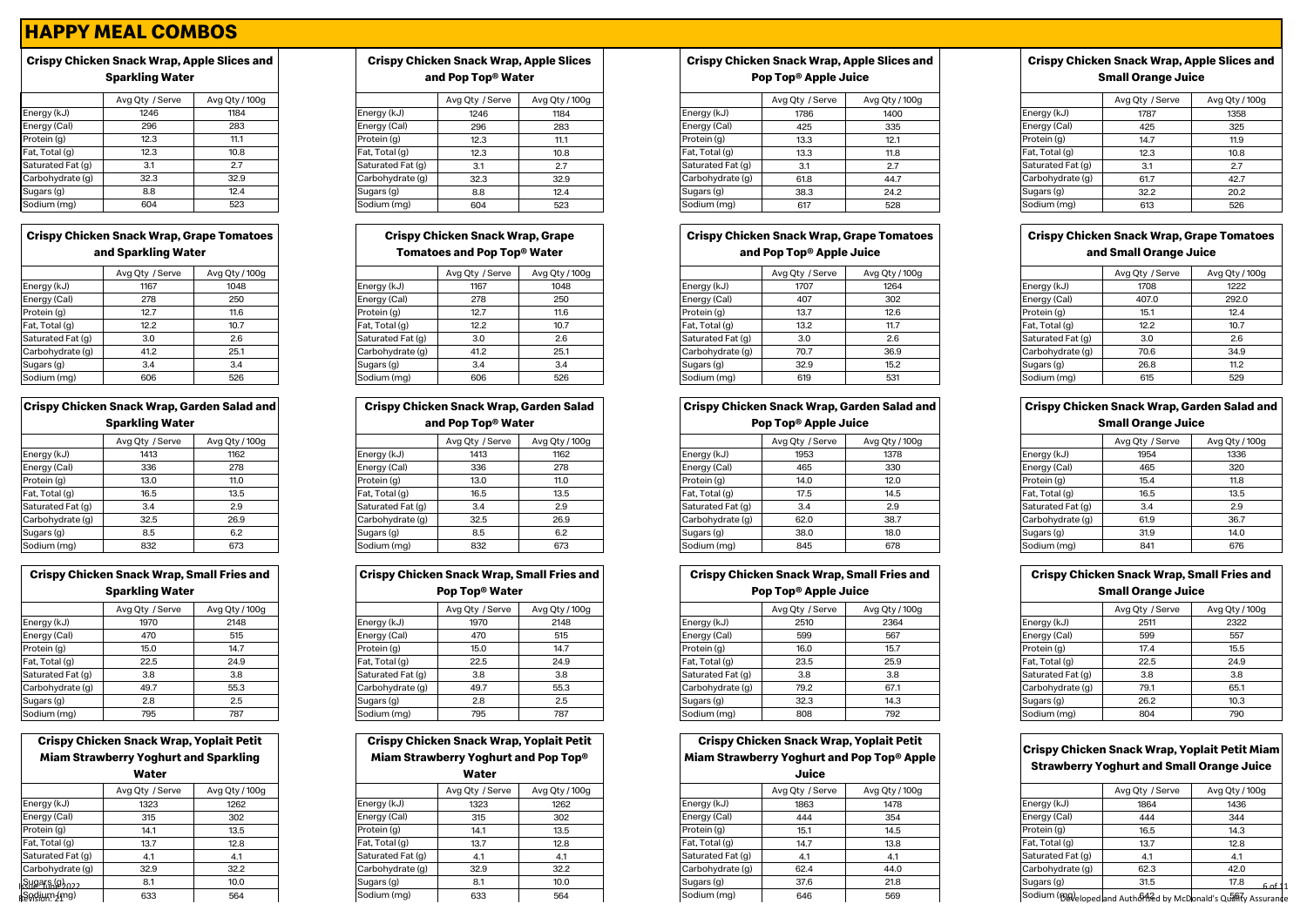# **Grilled Chicken Snack Wrap, Apple Slices and Sparkling Water**

|                   | Avg Qty / Serve | Avg Qty / 100g |
|-------------------|-----------------|----------------|
| Energy (kJ)       | 1044            | 1067           |
| Energy (Cal)      | 249             | 255            |
| Protein (g)       | 14.4            | 13.8           |
| Fat, Total (g)    | 9.0             | 8.4            |
| Saturated Fat (g) | 2.9             | 2.7            |
| Carbohydrate (g)  | 26.1            | 28.8           |
| Sugars (g)        | 7.8             | 11.7           |
| Sodium (ma)       | 417             | 386            |

# **Grilled Chicken Snack Wrap, Grape Tomatoes and Sparkling Water**

|                   | Avg Qty / Serve | Avg Qty / 100g |
|-------------------|-----------------|----------------|
| Energy (kJ)       | 965             | 931            |
| Energy (Cal)      | 231             | 222            |
| Protein (g)       | 14.8            | 14.3           |
| Fat, Total (g)    | 8.9             | 8.3            |
| Saturated Fat (g) | 2.8             | 2.6            |
| Carbohydrate (q)  | 35.0            | 21.0           |
| Sugars (g)        | 2.4             | 2.7            |
| Sodium (ma)       | 419             | 389            |

| Grilled Chicken Snack Wrap, Garden Salad<br>and Sparkling Water |      |      |  |  |  |  |
|-----------------------------------------------------------------|------|------|--|--|--|--|
| Avg Qty / Serve<br>Avg Qty / 100g                               |      |      |  |  |  |  |
| Energy (kJ)                                                     | 1211 | 1045 |  |  |  |  |
| Energy (Cal)                                                    | 289  | 250  |  |  |  |  |
| Protein (g)                                                     | 15.1 | 13.7 |  |  |  |  |
| Fat, Total (g)                                                  | 13.2 | 11.1 |  |  |  |  |
| Saturated Fat (g)                                               | 3.2  | 2.9  |  |  |  |  |
| Carbohydrate (q)                                                | 26.3 | 22.8 |  |  |  |  |
| Sugars (g)                                                      | 7.5  | 5.5  |  |  |  |  |
| Sodium (mg)                                                     | 645  | 536  |  |  |  |  |

| Grilled Chicken Snack Wrap, Small Fries and |                 |                |  |  |  |  |
|---------------------------------------------|-----------------|----------------|--|--|--|--|
| <b>Sparkling Water</b>                      |                 |                |  |  |  |  |
|                                             | Avg Qty / Serve | Avg Qty / 100g |  |  |  |  |
| Energy (kJ)                                 | 1768            | 2031           |  |  |  |  |
| Energy (Cal)                                | 423             | 487            |  |  |  |  |
| Protein (g)                                 | 17.1            | 17.4           |  |  |  |  |
| Fat, Total (g)                              | 19.2            | 22.5           |  |  |  |  |
| Saturated Fat (g)                           | 3.6             | 3.8            |  |  |  |  |
| Carbohydrate (g)                            | 43.5            | 51.2           |  |  |  |  |
| Sugars (g)                                  | 1.8             | 1.8            |  |  |  |  |
| Sodium (ma)                                 | 608             | 650            |  |  |  |  |

#### **Grilled Chicken Snack Wrap, Yoplait Petit Miam Strawberry Yoghurt and Sparkling Water**

| Avg Qty / Serve |
|-----------------|
| 1121            |
| 268             |

 $\text{Supp}_0$ Revelium (mg)

| <b>Grilled Chicken Snack Wrap, Apple Slices</b> |
|-------------------------------------------------|
| and Pop Top <sup>®</sup> Water                  |

|                   | Avg Qty / Serve | Avg Qty / 100g |
|-------------------|-----------------|----------------|
| Energy (kJ)       | 1044            | 1067           |
| Energy (Cal)      | 249             | 255            |
| Protein (g)       | 14.4            | 13.8           |
| Fat, Total (g)    | 9.0             | 8.4            |
| Saturated Fat (g) | 2.9             | 27             |
| Carbohydrate (q)  | 26.1            | 28.8           |
| Sugars (g)        | 7.8             | 11.7           |
| Sodium (mg)       | 417             | 386            |

#### **Grilled Chicken Snack Wrap, Grape Tomatoes and Pop Top® Water**

|                   | Avg Qty / Serve | Avg Qty / 100g |
|-------------------|-----------------|----------------|
| Energy (kJ)       | 965             | 931            |
| Energy (Cal)      | 231             | 222            |
| Protein (g)       | 14.8            | 14.3           |
| Fat, Total (g)    | 8.9             | 8.3            |
| Saturated Fat (g) | 2.8             | 2.6            |
| Carbohydrate (q)  | 35.0            | 21.0           |
| Sugars (g)        | 2.4             | 2.7            |
| Sodium (mg)       | 419             | 389            |

# **Grilled Chicken Snack Wrap, Garden Salad and Pop Top® Water**

|                   | Avg Qty / Serve | Avg Qty / 100g |                   | Avg Qty / Serve | Avg Qty / 100g |                   | Avg Qty / Serve | Avg Qty / 100g |                   | Avg Qty / Serve | Avg Qty , |
|-------------------|-----------------|----------------|-------------------|-----------------|----------------|-------------------|-----------------|----------------|-------------------|-----------------|-----------|
| Energy (kJ)       | 1211            | 1045           | Energy (kJ)       | 1211            | 1045           | Energy (kJ)       | 1751            | 1261           | Energy (kJ)       | 1752            | 1219      |
| Energy (Cal)      | 289             | 250            | Energy (Cal)      | 289             | 250            | Energy (Cal)      | 418             | 302            | Energy (Cal)      |                 | 292       |
| Protein (g)       |                 | 13.7           | Protein (g)       |                 | 13.7           | Protein (g)       | 16.1            | 14.7           | Protein (g)       | 17.5            | 14.5      |
| Fat, Total (g)    | 13.2            | 11.1           | Fat, Total (g)    | 13.2            | 11.1           | Fat, Total (g)    | 14.2            | 12.1           | Fat, Total (g)    | 13.2            | 11.1      |
| Saturated Fat (g) | 3.2             | 2.9            | Saturated Fat (g) | 3.2             | 2.9            | Saturated Fat (g) | 3.2             | 2.9            | Saturated Fat (q) | 3.2             | 2.9       |
| Carbohydrate (g)  | 26.3            | 22.8           | Carbohydrate (g)  | 26.3            | 22.8           | Carbohydrate (g)  | 55.8            | 34.6           | Carbohydrate (g)  | 55.7            | 32.6      |
| Sugars (g)        | ن. ،            | 5.5            | Sugars (g)        | フロ<br>$\sim$    | 5.5            | Sugars (g)        | 37.0            | 17.3           | Sugars (g)        | 30.9            | 13.3      |
| Sodium (mg)       | 645             | 536            | Sodium (mg)       | 645             | 536            | Sodium (mg)       | 658             |                | Sodium (mg)       | 654             | 539       |

#### **Grilled Chicken Snack Wrap, Small Fries and Pop Top® Water**

|                   | rop Top® water  |                |
|-------------------|-----------------|----------------|
|                   | Avg Qty / Serve | Avg Qty / 100g |
| Energy (kJ)       | 1768            | 2031           |
| Energy (Cal)      | 423             | 487            |
| Protein (g)       | 17.1            | 17.4           |
| Fat, Total (g)    | 19.2            | 22.5           |
| Saturated Fat (g) | 3.6             | 3.8            |
| Carbohydrate (g)  | 43.5            | 51.2           |
| Sugars (g)        | 1.8             | 1.8            |
| Sodium (mg)       | 608             | 650            |

### **Grilled Chicken Snack Wrap, Yoplait Petit Miam Strawberry Strawberry Strawberry**

| Water |  |
|-------|--|
|       |  |

|                   | Avg Qty / Serve | Avg Qty / 100g |
|-------------------|-----------------|----------------|
| Energy (kJ)       | 1121            | 1145           |
| Energy (Cal)      | 268             | 274            |
| Protein (g)       | 16.2            | 16.2           |
| Fat, Total (g)    | 10.4            | 10.4           |
| Saturated Fat (g) | 3.9             | 4.1            |
| Carbohydrate (g)  | 26.7            | 28.1           |
| Sugars (g)        | 7.1             | 9.3            |
| Sodium (mg)       | 446             | 427            |

# **Grilled Chicken Snack Wrap, Apple Slices and Pop Top® Apple Juice**

|                   | Avg Qty / Serve | Avg Qty / 100g |                   | Avg Qty / Serve | Avg Qty / 100g |                   | Avg Qty / Serve | Avg Qty / 100g  |                   | Avg Qty / Serve | Avg Qty / 100g |
|-------------------|-----------------|----------------|-------------------|-----------------|----------------|-------------------|-----------------|-----------------|-------------------|-----------------|----------------|
| Energy (kJ)       | 1044            | 1067           | Energy (kJ)       | 1044            | 1067           | Energy (kJ)       | 1584            | 1283            | Energy (kJ)       | 1585            | 1241           |
| Energy (Cal)      | 249             | 255            | Energy (Cal)      | 249             | 255            | Energy (Cal)      | 378             | 307             | Energy (Cal)      | 378             | 297            |
| Protein (g)       | 14.4            | 13.8           | Protein (g)       | 14.4            | 13.8           | Protein (g)       |                 | 14.8            | Protein (g)       | 16.8            | 14.6           |
| Fat, Total (g)    |                 | 8.4            | Fat, Total (g)    | 9.0             | 8.4            | Fat, Total (g)    | 10.0            |                 | Fat, Total (g)    |                 |                |
| Saturated Fat (g) | 2.9             | 2.7            | Saturated Fat (g) | 2.9             | 2.7            | Saturated Fat (g) |                 | $\mathcal{L}$ . | Saturated Fat (g) | 2.9             |                |
| Carbohydrate (q)  | 26.1            | 28.8           | Carbohydrate (g)  | 26.1            | 28.8           | Carbohydrate (g)  | 55.6            | 40.6            | Carbohydrate (g)  | 55.5            | 38.6           |
| Sugars (g)        |                 | 11.7           | Sugars (g)        | 70<br>1.0       | 11.7           | Sugars (g)        | 37.3            | 23.5            | Sugars (g)        | 31.2            | 19.5           |
| Sodium (mg)       | 417             | 386            | Sodium (mg)       | 417             | 386            | Sodium (mg)       | 43C             | 391             | Sodium (mg)       | 426             | 389            |

#### **Grilled Chicken Snack Wrap, Grape Tomatoes and Pop Top® Apple Juice**

|                   | Avg Qty / Serve | Avg Qty / 100g |                   | Avg Qty / Serve | Avg Qty / 100g |                   | Avg Qty / Serve | Avg Qty / 100g |                   | Avg Qty / Serve | Avg Qty / 100g |
|-------------------|-----------------|----------------|-------------------|-----------------|----------------|-------------------|-----------------|----------------|-------------------|-----------------|----------------|
| Energy (kJ)       | 965             | 931            | Energy (kJ)       | 965             | 931            | Energy (kJ)       | 1505            | 1147           | Energy (kJ)       | 1506            | 1105           |
| Energy (Cal)      | 231             | 222            | Energy (Cal)      | 231             | 222            | Energy (Cal)      | 360             | 274            | Energy (Cal)      | 360             | 264            |
| Protein (g)       | 14.8            | 14.3           | Protein (g)       | 14.8            | 14.3           | Protein (g)       | = с<br>15.O     | 15.3           | Protein (g)       | 17.2            | 15.1           |
| Fat, Total (g)    | 8.9             | 8.3            | Fat, Total (g)    | 8.9             | 8.3            | Fat, Total (g)    |                 | 9.3            | Fat, Total (g)    | 8.9             | 8.3            |
| Saturated Fat (g) | 2.8             | 2.6            | Saturated Fat (q) | 2.8             | 2.6            | Saturated Fat (g) |                 | 2.6            | Saturated Fat (g) | 2.8             |                |
| Carbohydrate (g)  | 35.0            | 21.0           | Carbohydrate (q)  | 35.0            | 21.0           | Carbohydrate (g)  | 64.5            | 32.8           | Carbohydrate (g)  | 64.4            | 30.8           |
| Sugars (g)        | 2.4             | 2.7            | Sugars (g)        |                 | 2.7            | Sugars (g)        | 31.9            | 14.5           | Sugars (g)        | 25.8            | 10.5           |
| Sodium (mg)       | 419             | 389            | Sodium (mg)       | 419             | 389            | Sodium (mg)       | 432             | 394            | Sodium (mg)       | 428             | 392            |

# **Grilled Chicken Snack Wrap, Garden Salad and**

**Pop Top® Apple Juice**

|                   | Avg Qty / Serve | Avg Qty / 100g |                   | Avg Qty / Serve | Avg Qty / 100g |                   | Avg Qty / Serve | Avg Qty / 100g |                   | Avg Qty / Serve | Avg Qty / 100g |
|-------------------|-----------------|----------------|-------------------|-----------------|----------------|-------------------|-----------------|----------------|-------------------|-----------------|----------------|
| Energy (kJ)       | 1211            | 1045           | Energy (kJ)       | 1211            | 1045           | Energy (kJ)       | 1751            | 126            | Energy (kJ)       | 1752            | 1219           |
| Energy (Cal)      | 289             | 250            | Energy (Cal)      | 289             | 250            | Energy (Cal)      |                 | 302            | Energy (Cal)      | 418             | 292            |
| Protein (g)       |                 | 13.7           | Protein (g)       | 15.1            | 13.7           | Protein (g)       |                 | 14.7           | Protein (g)       |                 | 14.5           |
| Fat, Total (g)    | 13.2            | 11.1           | Fat, Total (g)    | 13.2            | 11.1           | Fat, Total (g)    | 14.2            | 12.1           | Fat, Total (g)    | 13.2            |                |
| Saturated Fat (g) | 3.2             | 2.9            | Saturated Fat (g) | 3.2             | 2.9            | Saturated Fat (g) |                 | 2.9            | Saturated Fat (g) | 3.2             |                |
| Carbohydrate (g)  | 26.3            | 22.8           | Carbohydrate (g)  | 26.3            | 22.8           | Carbohydrate (g)  | 55.8            | 34.6           | Carbohydrate (g)  | 55.7            | 32.6           |
| Sugars (g)        |                 | 5.5            | Sugars (g)        |                 | 5.5            | Sugars (g)        | 37.0            | 17.3           | Sugars (g)        | 30.9            | 13.3           |
| Sodium (mg)       | 645             | 536            | Sodium (mg)       | 645             | 536            | Sodium (mg)       | 658             | 541            | Sodium (mg)       | 654             |                |

### **Grilled Chicken Snack Wrap, Small Fries and Pop Top® Apple Juice**

|                   |                 |                |  |                   |                 |                | .                 |                 |                |  |                   |                 |                |
|-------------------|-----------------|----------------|--|-------------------|-----------------|----------------|-------------------|-----------------|----------------|--|-------------------|-----------------|----------------|
|                   | Avg Qty / Serve | Avg Qty / 100g |  |                   | Avg Qty / Serve | Avg Qty / 100g |                   | Avg Qty / Serve | Avg Qty / 100g |  |                   | Avg Qty / Serve | Avg Qty / 100g |
| Energy (kJ)       | 1768            | 2031           |  | Energy (kJ)       | 1768            | 2031           | Energy (kJ)       | 2308            | 2247           |  | Energy (kJ)       | 2309            | 2205           |
| Energy (Cal)      | 423             | 487            |  | Energy (Cal)      | 423             | 487            | Energy (Cal)      | 552             | 539            |  | Energy (Cal)      | 552             | 529            |
| Protein (g)       | 17.1            | 17.4           |  | Protein (g)       | 17.1            | 17.4           | Protein (g)       | 18.1            | 18.4           |  | Protein (g)       | 19.5            | 18.2           |
| Fat, Total (g)    | 19.2            | 22.5           |  | Fat, Total (g)    | 19.2            | 22.5           | Fat, Total (g)    | 20.2            | 23.5           |  | Fat, Total (g)    | 19.2            | 22.5           |
| Saturated Fat (g) | 3.6             | 3.8            |  | Saturated Fat (g) | 3.6             | 3.8            | Saturated Fat (g) | 3.6             | 3.8            |  | Saturated Fat (g) | 3.6             | 3.8            |
| Carbohydrate (q)  | 43.5            | 51.2           |  | Carbohydrate (q)  | 43.5            | 51.2           | Carbohydrate (g)  | 73.0            | 63.0           |  | Carbohydrate (g)  | 72.9            | 61.0           |
| Sugars (g)        |                 | 1.8            |  | Sugars (g)        | 1.8             | 1.8            | Sugars (g)        | 31.3            | 13.6           |  | Sugars (g)        | 25.2            | 9.6            |
| Sodium (mg)       | 608             | 650            |  | Sodium (mg)       | 608             | 650            | Sodium (mg)       | 621             | 655            |  | Sodium (mg)       | 617             | 653            |

### **Grilled Chicken Snack Wrap, Yoplait Petit Miam Strawberry Yoghurt and Pop Top® Apple**

| ممثبتا |  |
|--------|--|

|                   | Water           |                |                   | Water           |                |                   | Juice           |                |                   | Juice                                                     |                |
|-------------------|-----------------|----------------|-------------------|-----------------|----------------|-------------------|-----------------|----------------|-------------------|-----------------------------------------------------------|----------------|
|                   | Avg Qty / Serve | Avg Qty / 100g |                   | Avg Qty / Serve | Avg Qty / 100g |                   | Avg Qty / Serve | Avg Qty / 100g |                   | Avg Qty / Serve                                           | Avg Qty / 100g |
| Energy (kJ)       | 1121            | 1145           | Energy (kJ)       | 1121            | 1145           | Energy (kJ)       | 1661            | 1361           | Energy (kJ)       | 1662                                                      | 1319           |
| Energy (Cal)      | 268             | 274            | Energy (Cal)      | 268             | 274            | Energy (Cal)      | 397             | 326            | Energy (Cal)      | 397                                                       | 316            |
| Protein (g)       | 16.2            | 16.2           | Protein (g)       | 16.2            | 16.2           | Protein (g)       | 17.2            | 17.2           | Protein (g)       | 18.6                                                      | 17.0           |
| Fat, Total (g)    | 10.4            | 10.4           | Fat, Total (g)    | 10.4            | 10.4           | Fat, Total (g)    | 11.4            | 11.4           | Fat, Total (g)    | 10.4                                                      | 10.4           |
| Saturated Fat (g) | 3.9             |                | Saturated Fat (q) | 3.9             |                | Saturated Fat (g) | 3.9             |                | Saturated Fat (g) | 3.9                                                       |                |
| Carbohydrate (g)  | 26.7            | 28.1           | Carbohydrate (g)  | 26.7            | 28.1           | Carbohydrate (g)  | 56.2            | 39.9           | Carbohydrate (g)  | 56.1                                                      | 37.9           |
| Sugars (g)<br>၁၁၁ |                 | 9.3            | Sugars (g)        |                 | 9.3            | Sugars (g)        | 36.6            | 21.1           | Sugars (g)        | 30.5                                                      | 17.1           |
| Sodium (mg)       | 446             | 427            | Sodium (mg)       | 446             | 427            | Sodium (mg)       | 459             | 432            |                   | Sodium (mg) loned and Authorized by McDonald's Outro Assi |                |

# **Grilled Chicken Snack Wrap, Apple Slices and Small Orange Juice**

|                  | Avg Qty / Serve | Avg Qty / 100g |
|------------------|-----------------|----------------|
| nergy (kJ)       | 1585            | 1241           |
| nergy (Cal)      | 378             | 297            |
| rotein (g)       | 16.8            | 14.6           |
| at, Total (g)    | 9.0             | 8.4            |
| aturated Fat (g) | 2.9             | 2.7            |
| arbohydrate (g)  | 55.5            | 38.6           |
| ugars (g)        | 31.2            | 19.5           |
| odium (mg)       | 426             | 389            |

### **Grilled Chicken Snack Wrap, Grape Tomatoes and Small Orange Juice**

|                   | Avg Qty / Serve | Avg Qty / 100g |
|-------------------|-----------------|----------------|
| Energy (kJ)       | 1506            | 1105           |
| Energy (Cal)      | 360             | 264            |
| Protein (g)       | 17.2            | 15.1           |
| Fat, Total (g)    | 8.9             | 8.3            |
| Saturated Fat (g) | 2.8             | 2.6            |
| Carbohydrate (g)  | 64.4            | 30.8           |
| Sugars (g)        | 25.8            | 10.5           |
| Sodium (mg)       | 428             | 392            |

#### **Grilled Chicken Snack Wrap, Garden Salad and Small Orange Juice**

|                   | Avg Qty / Serve | Avg Qty / 100g |  |  |
|-------------------|-----------------|----------------|--|--|
| Energy (kJ)       | 1752            | 1219           |  |  |
| Energy (Cal)      | 418             | 292            |  |  |
| Protein (g)       | 17.5            | 14.5           |  |  |
| Fat, Total (g)    | 13.2            | 11.1           |  |  |
| Saturated Fat (g) | 3.2             | 2.9            |  |  |
| Carbohydrate (g)  | 55.7            | 32.6           |  |  |
| Sugars (g)        | 30.9            | 13.3           |  |  |
| Sodium (mg)       | 654             | 539            |  |  |

#### **Grilled Chicken Snack Wrap, Small Fries and Small Orange Juice**

|                   | <u>oman orango oaroo</u> |                |  |  |  |
|-------------------|--------------------------|----------------|--|--|--|
|                   | Avg Qty / Serve          | Avg Qty / 100g |  |  |  |
| Energy (kJ)       | 2309                     | 2205           |  |  |  |
| Energy (Cal)      | 552                      | 529            |  |  |  |
| Protein (g)       | 19.5                     | 18.2           |  |  |  |
| Fat, Total (g)    | 19.2                     | 22.5           |  |  |  |
| Saturated Fat (g) | 3.6                      | 3.8            |  |  |  |
| Carbohydrate (g)  | 72.9                     | 61.0           |  |  |  |
| Sugars (g)        | 25.2                     | 9.6            |  |  |  |
| Sodium (mg)       | 617                      | 653            |  |  |  |

# **Grilled Chicken Snack Wrap, Yoplait Petit Miam Strawberry Yoghurt and Small Orange**

| Juice             |                 |                                                                                 |  |  |  |
|-------------------|-----------------|---------------------------------------------------------------------------------|--|--|--|
|                   | Avg Qty / Serve | Avg Qty / 100g                                                                  |  |  |  |
| Energy (kJ)       | 1662            | 1319                                                                            |  |  |  |
| Energy (Cal)      | 397             | 316                                                                             |  |  |  |
| Protein (g)       | 18.6            | 17.0                                                                            |  |  |  |
| Fat, Total (g)    | 10.4            | 10.4                                                                            |  |  |  |
| Saturated Fat (g) | 3.9             | 4.1                                                                             |  |  |  |
| Carbohydrate (g)  | 56.1            | 37.9                                                                            |  |  |  |
| Sugars (g)        | 30.5            | 17.1<br>7 <sub>of</sub> 11                                                      |  |  |  |
|                   |                 | Sodium (၅)ပါ<br>Sodium (၅)ပါ၀စုed and Authorised by McDonald's Quanty Assurance |  |  |  |

| <b>Grilled Chicken Sna</b><br><b>Miam Strawberry Y</b> |  |
|--------------------------------------------------------|--|
|                                                        |  |
| Sodium (mg)                                            |  |
|                                                        |  |

| 487  | En  |
|------|-----|
| 17.4 | Pro |
| 22.5 | Fat |
| 3.8  | Sat |
|      |     |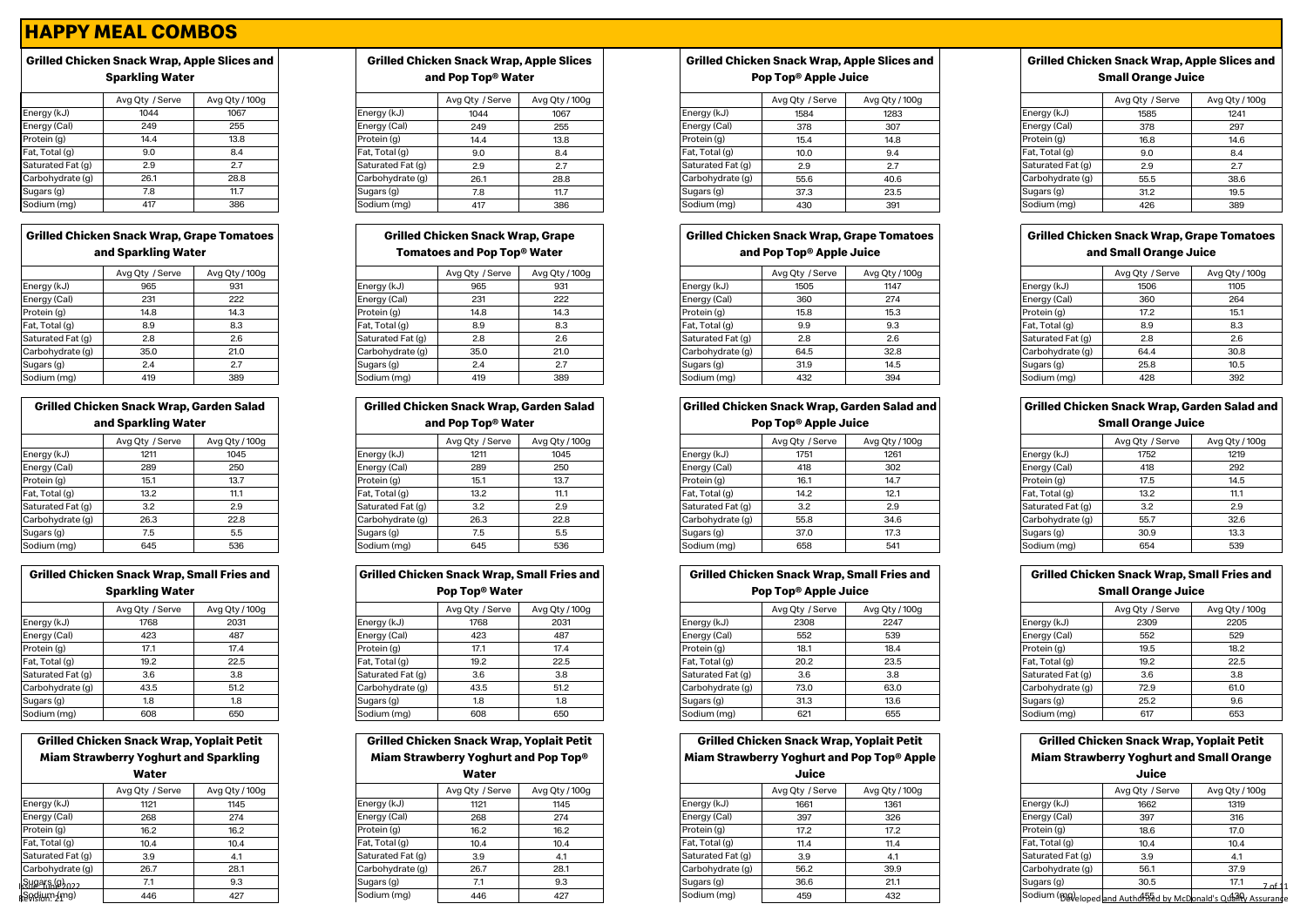# **3 Chicken McNuggets, Apple Slices and Sparkling Water**

|                   | Avg Qty / Serve | Avg Qty / 100g |
|-------------------|-----------------|----------------|
| Energy (kJ)       | 680             | 1346           |
| Energy (Cal)      | 162             | 322            |
| Protein (g)       | 8.3             | 16.9           |
| Fat, Total (g)    | 7.9             | 16.2           |
| Saturated Fat (g) | 1.3             | 2.5            |
| Carbohydrate (g)  | 13.4            | 25.2           |
| Sugars (g)        | 6.2             | 10.4           |
| Sodium (mg)       | 246             | 496            |

# **3 Chicken McNuggets, Grape Tomatoes and Sparkling Water**

|                   | Avg Qty / Serve | Avg Qty / 100g |
|-------------------|-----------------|----------------|
| Energy (kJ)       | 601             | 1210           |
| Energy (Cal)      | 144             | 289            |
| Protein (g)       | 8.7             | 17.4           |
| Fat, Total (g)    | 7.8             | 16.1           |
| Saturated Fat (g) | 1.2             | 2.4            |
| Carbohydrate (q)  | 22.3            | 17.4           |
| Sugars (g)        | 0.8             | 1.4            |
| Sodium (ma)       | 248             | 499            |

| 3 Chicken McNuggets, Garden Salad and<br><b>Sparkling Water</b> |                 |                |  |  |  |
|-----------------------------------------------------------------|-----------------|----------------|--|--|--|
|                                                                 | Avg Qty / Serve | Avg Qty / 100g |  |  |  |
| Energy (kJ)                                                     | 847             | 1324           |  |  |  |
| Energy (Cal)                                                    | 202             | 317            |  |  |  |
| Protein (g)                                                     | 9.0             | 16.8           |  |  |  |
| Fat, Total (g)                                                  | 12.1            | 18.9           |  |  |  |
| Saturated Fat (g)                                               | 1.6             | 2.7            |  |  |  |
| Carbohydrate (q)                                                | 13.6            | 19.2           |  |  |  |
| Sugars (g)                                                      | 5.9             | 4.2            |  |  |  |
| Sodium (mg)                                                     | 474             | 646            |  |  |  |

| 3 Chicken McNuggets, Small Fries and<br><b>Sparkling Water</b> |                 |                |  |  |  |  |  |  |  |
|----------------------------------------------------------------|-----------------|----------------|--|--|--|--|--|--|--|
|                                                                | Avg Qty / Serve | Avg Qty / 100g |  |  |  |  |  |  |  |
| Energy (kJ)                                                    | 1404            | 2310           |  |  |  |  |  |  |  |
| Energy (Cal)                                                   | 336             | 554            |  |  |  |  |  |  |  |
| Protein (g)                                                    | 11.0            | 20.5           |  |  |  |  |  |  |  |
| Fat, Total (g)                                                 | 18.1            | 30.3           |  |  |  |  |  |  |  |
| Saturated Fat (g)                                              | 2.0             | 3.6            |  |  |  |  |  |  |  |
| Carbohydrate (q)                                               | 30.8            | 47.6           |  |  |  |  |  |  |  |
| Sugars (g)                                                     | 0.2             | 0.5            |  |  |  |  |  |  |  |
| Sodium (mg)                                                    | 437             | 760            |  |  |  |  |  |  |  |

# **3 Chicken McNuggets, Yoplait Petit Miam Strawberry Yoghurt and Sparkling Water**

|                           | Avg Qty / Serve | Avg Qty / 100g |  |  |
|---------------------------|-----------------|----------------|--|--|
| Energy (kJ)               | 757             | 1424           |  |  |
| Energy (Cal)              | 181             | 341            |  |  |
| Protein (g)               | 10.1            | 19.3           |  |  |
| Fat, Total (g)            | 9.3             | 18.2           |  |  |
| Saturated Fat (g)         | 2.3             | 3.9            |  |  |
| Carbohydrate (g)          | 14.0            | 24.5           |  |  |
| Sugars (g) <sub>022</sub> | 5.5             | 8.0            |  |  |
| sodium (mg)               | 275             | 537            |  |  |

# **3 Chicken McNuggets, Apple Slices and Pop Top® Water**

|                   | Avg Qty / Serve | Avg Qty / 100g |
|-------------------|-----------------|----------------|
| Energy (kJ)       | 680             | 1346           |
| Energy (Cal)      | 162             | 322            |
| Protein (g)       | 8.3             | 16.9           |
| Fat, Total (g)    | 7.9             | 16.2           |
| Saturated Fat (g) | 1.3             | 2.5            |
| Carbohydrate (q)  | 13.4            | 25.2           |
| Sugars (g)        | 6.2             | 10.4           |
| Sodium (mg)       | 246             | 496            |

# **3 Chicke**

|                   | Avg Qty / Serve | Avg Qty / 100g |
|-------------------|-----------------|----------------|
| Energy (kJ)       | 601             | 1210           |
| Energy (Cal)      | 144             | 289            |
| Protein (g)       | 8.7             | 17.4           |
| Fat, Total (g)    | 7.8             | 16.1           |
| Saturated Fat (g) | 1.2             | 2.4            |
| Carbohydrate (q)  | 22.3            | 17.4           |
| Sugars (g)        | 0.8             | 1.4            |
| Sodium (mg)       | 248             | 499            |

|                        | 3 Chicken McNuggets, Garden Salad and |                            |                   | 3 Chicken McNuggets, Garden Salad and |                              |                   |                 | 3 Chicken McNuggets, Garden Salad and Pop | 3 Chicken McNuggets, Garden Salad and Sm |                 |                |
|------------------------|---------------------------------------|----------------------------|-------------------|---------------------------------------|------------------------------|-------------------|-----------------|-------------------------------------------|------------------------------------------|-----------------|----------------|
| <b>Sparkling Water</b> |                                       | Pop Top <sup>®</sup> Water |                   |                                       | Top <sup>®</sup> Apple Juice |                   |                 | <b>Orange Juice</b>                       |                                          |                 |                |
|                        | Avg Qty / Serve                       | Avg Qty / 100g             |                   | Avg Qty / Serve                       | Avg Qty / 100g               |                   | Avg Qty / Serve | Avg Qty / 100g                            |                                          | Avg Qty / Serve | Avg Qty / 100g |
| Energy (kJ)            | 847                                   | 1324                       | Energy (kJ)       | 847                                   | 1324                         | Energy (kJ)       | 1387            | 1540                                      | Energy (kJ)                              | 1388            | 1498           |
| Energy (Cal)           | 202                                   | 317                        | Energy (Cal)      | 202                                   | 317                          | Energy (Cal)      | 331             | 369                                       | Energy (Cal)                             | 331             | 359            |
| Protein (g)            | 9.0                                   | 16.8                       | Protein (g)       | 9.0                                   | 16.8                         | Protein (g)       | 10.0            | 17.8                                      | Protein (g)                              | 11.4            | 17.6           |
| Fat, Total (g)         | 12.1                                  | 18.9                       | Fat, Total (g)    | 12.1                                  | 18.9                         | Fat, Total (g)    | 13.1            | 19.9                                      | Fat, Total (g)                           | 12.1            | 18.9           |
| Saturated Fat (g)      | 1.6                                   | 2.7                        | Saturated Fat (g) | 1.6                                   | 2.7                          | Saturated Fat (g) | 1.6             | 2.7                                       | Saturated Fat (g)                        | 1.6             | 2.7            |
| Carbohydrate (g)       | 13.6                                  | 19.2                       | Carbohydrate (g)  | 13.6                                  | 19.2                         | Carbohydrate (g)  | 43.1            | 31.0                                      | Carbohydrate (g)                         | 43.0            | 29.0           |
| Sugars (g)             | 5.9                                   | 4.2                        | Sugars (g)        | 5.9                                   | 4.2                          | Sugars (g)        | 35.4            | 16.0                                      | Sugars (g)                               | 29.3            | 12.0           |
| Sodium (mg)            | 474                                   | 646                        | Sodium (mg)       | 474                                   | 646                          | Sodium (mg)       | 487             | 651                                       | Sodium (mg)                              | 483             | 649            |

| 3 Chicken McNuggets, Small Fries and Pop<br>Top <sup>®</sup> Water |                 |                |  |  |  |  |  |  |  |
|--------------------------------------------------------------------|-----------------|----------------|--|--|--|--|--|--|--|
|                                                                    | Avg Qty / Serve | Avg Qty / 100g |  |  |  |  |  |  |  |
| Energy (kJ)                                                        | 1404            | 2310           |  |  |  |  |  |  |  |
| Energy (Cal)                                                       | 336             | 554            |  |  |  |  |  |  |  |
| Protein (g)                                                        | 11.0            | 20.5           |  |  |  |  |  |  |  |
| Fat, Total (g)                                                     | 18.1            | 30.3           |  |  |  |  |  |  |  |
| Saturated Fat (g)                                                  | 2.0             | 3.6            |  |  |  |  |  |  |  |
| Carbohydrate (g)                                                   | 30.8            | 47.6           |  |  |  |  |  |  |  |
| Sugars (g)                                                         | 0.2             | 0.5            |  |  |  |  |  |  |  |
| Sodium (mg)                                                        | 437             | 760            |  |  |  |  |  |  |  |

# **3 Chicken McNuggets, Yoplait Petit Miam Strawberry Yoghurt and Pop Top® Water**

|                   | Avg Qty / Serve | Avg Qty / 100g |  |  |  |  |
|-------------------|-----------------|----------------|--|--|--|--|
| Energy (kJ)       | 757             | 1424           |  |  |  |  |
| Energy (Cal)      | 181             | 341            |  |  |  |  |
| Protein (g)       | 10.1            | 19.3           |  |  |  |  |
| Fat, Total (g)    | 9.3             | 18.2           |  |  |  |  |
| Saturated Fat (g) | 2.3             | 3.9            |  |  |  |  |
| Carbohydrate (q)  | 14.0            | 24.5           |  |  |  |  |
| Sugars (g)        | 5.5             | 8.0            |  |  |  |  |
| Sodium (mg)       | 275             | 537            |  |  |  |  |

# **3 Chicken McNuggets, Apple Slices and Pop Top® Apple Juice**

|                   | Avg Qty / Serve | Avg Qty / 100g |                   | Avg Qty / Serve | Avg Qty / 100g |                   | Avg Qty / Serve | Avg Qty / 100g |                   | Avg Qty / Serve | Avg Qty / 100g |
|-------------------|-----------------|----------------|-------------------|-----------------|----------------|-------------------|-----------------|----------------|-------------------|-----------------|----------------|
| Energy (kJ)       | 680             | 1346           | Energy (kJ)       | 680             | 1346           | Energy (kJ)       | 1220            | 1562           | Energy (kJ)       | 1221            | 1520           |
| Energy (Cal)      |                 | 322            | Energy (Cal)      | 162             | 322            | Energy (Cal)      | 291             | 374            | Energy (Cal)      | 291             | 364            |
| Protein (g)       | 8.3             | 16.9           | Protein (g)       | 8.3             | 16.9           | Protein (g)       |                 | 17.9           | Protein (g)       | 10.7            | 177            |
| Fat, Total (g)    |                 | 16.2           | Fat, Total (g)    | 7 Q<br>7.J      | 16.2           | Fat, Total (g)    |                 | 17.2           | Fat, Total (g)    |                 |                |
| Saturated Fat (g) |                 | 2.5            | Saturated Fat (q) |                 | 2.5            | Saturated Fat (g) |                 | 2.5            | Saturated Fat (g) |                 |                |
| Carbohydrate (g)  | 13.4            | 25.2           | Carbohydrate (g)  | 13.4            | 25.2           | Carbohydrate (g)  | 42.9            | 37.0           | Carbohydrate (g)  | 42.8            | 35.0           |
| Sugars (g)        |                 | $\sim$         | Sugars (g)        | 6.2             | 10.4           | Sugars (g)        | 35.7            | 22.2           | Sugars (g)        | 29.6            | 18.2           |
| Sodium (mg)       | 246             | 496            | Sodium (mg)       | 246             | 496            | Sodium (mg)       | 259             | 501            | Sodium (mg)       | 255             | 499            |

# **3 Chicken McNuggets, Grape Tomatoes and Pop Top® Apple Juice**

|                   | Avg Qty / Serve | Avg Qty / 100g |                   | Avg Qty / Serve | Avg Qty / 100g |                   | Avg Qty / Serve | Avg Qty / 100g |                   | Avg Qty / Serve         | Avg Qty / 100g |
|-------------------|-----------------|----------------|-------------------|-----------------|----------------|-------------------|-----------------|----------------|-------------------|-------------------------|----------------|
| Energy (kJ)       | 601             | 1210           | Energy (kJ)       | 601             | 1210           | Energy (kJ)       | 1141            | 1426           | Energy (kJ)       | 1142                    | 1384           |
| Energy (Cal)      | 144             | 289            | Energy (Cal)      | 144             | 289            | Energy (Cal)      | 273             | 341            | Energy (Cal)      | 273                     | 331            |
| Protein (g)       |                 | 17.4           | Protein (g)       | 8.7             | 17.4           | Protein (g)       |                 | 18.4           | Protein (g)       | 11.1                    | 18.2           |
| Fat, Total (g)    | 7.8             | 16.1           | Fat, Total (g)    | 7.8             | 16.1           | Fat, Total (g)    | 8.8             | 17.1           | Fat, Total (g)    | 70<br>$\overline{1}$ .O | 16.1           |
| Saturated Fat (g) |                 | $\sim$         | Saturated Fat (q) |                 | 2.4            | Saturated Fat (g) |                 |                | Saturated Fat (g) |                         |                |
| Carbohydrate (g)  | 22.3            | 17.4           | Carbohydrate (q)  | 22.3            | 17.4           | Carbohydrate (g)  | 51.8            | 29.2           | Carbohydrate (g)  | 51.7                    | 27.2           |
| Sugars (g)        | 0.8             |                | Sugars (g)        | 0.8             | 1.4            | Sugars (g)        | 30.3            | 13.2           | Sugars (g)        | 24.2                    |                |
| Sodium (mg)       | 248             | 499            | Sodium (mg)       | 248             | 499            | Sodium (mg)       | 261             | 504            | Sodium (mg)       | 257                     | 502            |

# **3 Chicken McNuggets, Garden Salad and Pop**

|  |  | Top® Apple Juice |
|--|--|------------------|
|--|--|------------------|

|                   | Avg Qty / Serve | Avg Qty / 100g |  |  |  |  |
|-------------------|-----------------|----------------|--|--|--|--|
| Energy (kJ)       | 1387            | 1540           |  |  |  |  |
| Energy (Cal)      | 331             | 369            |  |  |  |  |
| Protein (g)       | 10.0            | 17.8           |  |  |  |  |
| Fat, Total (g)    | 13.1            | 19.9           |  |  |  |  |
| Saturated Fat (g) | 1.6             | 2.7            |  |  |  |  |
| Carbohydrate (g)  | 43.1            | 31.0           |  |  |  |  |
| Sugars (g)        | 35.4            | 16.0           |  |  |  |  |
| Sodium (ma)       | 487             | 651            |  |  |  |  |

**3 Chicken McNuggets, Small Fries and Pop Top® Apple Juice**

| _______________   |                 |                | .                 |                 |                |                   |                 |                | -----------       |                 |                |
|-------------------|-----------------|----------------|-------------------|-----------------|----------------|-------------------|-----------------|----------------|-------------------|-----------------|----------------|
|                   | Avg Qty / Serve | Avg Qty / 100g |                   | Avg Qty / Serve | Avg Qty / 100g |                   | Avg Qty / Serve | Avg Qty / 100g |                   | Avg Qty / Serve | Avg Qty / 100g |
| Energy (kJ)       | 1404            | 2310           | Energy (kJ)       | 1404            | 2310           | Energy (kJ)       | 1944            | 2526           | Energy (kJ)       | 1945            | 2484           |
| Energy (Cal)      | 336             | 554            | Energy (Cal)      | 336             | 554            | Energy (Cal)      | 465             | 606            | Energy (Cal)      | 465             | 596            |
| Protein (g)       | 11.0            | 20.5           | Protein (g)       | 11.0            | 20.5           | Protein (g)       | 12.0            | 21.5           | Protein (g)       | 13.4            | 21.3           |
| Fat, Total (g)    | 18.1            | 30.3           | Fat, Total (g)    | 18.1            | 30.3           | Fat, Total (g)    | 19.1            | 31.3           | Fat, Total (g)    | 18.1            | 30.3           |
| Saturated Fat (g) | 2.0             | 3.6            | Saturated Fat (g) | 2.0             | 3.6            | Saturated Fat (g) | 2.0             | 3.6            | Saturated Fat (q) | 2.0             |                |
| Carbohydrate (q)  | 30.8            | 47.6           | Carbohydrate (q)  | 30.8            | 47.6           | Carbohydrate (g)  | 60.3            | 59.4           | Carbohydrate (q)  | 60.2            | 57.4           |
| Sugars (g)        | 0.2             | 0.5            | Sugars (g)        | 0.2             | 0.5            | Sugars (g)        | 29.7            | 12.3           | Sugars (g)        | 23.6            | 8.3            |
| Sodium (mg)       | 437             | 760            | Sodium (mg)       | 437             | 760            | Sodium (mg)       | 450             | 765            | Sodium (mg)       | 446             | 763            |

# **3 Chicken McNuggets, Yoplait Petit Miam Strawberry Yoghurt and Pop Top® Apple Juice**

|                                  | Avg Qty / Serve | Avg Qty / 100g |                   | Avg Qty / Serve | Avg Qty / 100g |                   | Avg Qty / Serve | Avg Qty / 100g |                   | Avg Qty / Serve | Avg Qty / 100g                                                   |
|----------------------------------|-----------------|----------------|-------------------|-----------------|----------------|-------------------|-----------------|----------------|-------------------|-----------------|------------------------------------------------------------------|
| Energy (kJ)                      |                 | 1424           | Energy (kJ)       | 757             | 1424           | Energy (kJ)       | 1297            | 1640           | Energy (kJ)       | 1298            | 1598                                                             |
| Energy (Cal)                     | 181             | 341            | Energy (Cal)      | 181             | 341            | Energy (Cal)      | 310             | 393            | Energy (Cal)      | 310             | 383                                                              |
| Protein (g)                      | 10.1            | 19.3           | Protein (g)       | 10.1            | 19.3           | Protein (g)       | 11.1            | 20.3           | Protein (g)       | 12.5            | 20.1                                                             |
| Fat, Total (g)                   | 9.3             | 18.2           | Fat, Total (g)    | 9.3             | 18.2           | Fat, Total (g)    | 10.3            | 19.2           | Fat, Total (g)    | 9.3             | 18.2                                                             |
| Saturated Fat (g)                | 2.3             | 3.9            | Saturated Fat (g) | 2.3             | 3.9            | Saturated Fat (g) | 2.3             | 3.9            | Saturated Fat (g) | 2.3             | 3.9                                                              |
| Carbohydrate (q)                 | 14.0            | 24.5           | Carbohydrate (g)  | 14.0            | 24.5           | Carbohydrate (g)  | 43.5            | 36.3           | Carbohydrate (g)  | 43.4            | 34.3                                                             |
| <u>Sugars (g) <sub>022</sub></u> |                 | 8.0            | Sugars (g)        |                 | 8.0            | Sugars (g)        | 35.0            | 19.8           | Sugars (g)        | 28.9            | 15.8<br>® of 1                                                   |
| Sodium (mg)                      | 275             | 537            | Sodium (mg)       | 275             | 537            | Sodium (mg)       | 288             | 542            |                   |                 | Sodium (BQ)eloped and Authorised by McDonald's Quality Assurance |

# **3 Chicken McNuggets, Apple Slices and Small Orange Juice**

|                  | Avg Qty / Serve | Avg Qty / 100g |
|------------------|-----------------|----------------|
| nergy (kJ)       | 1221            | 1520           |
| nergy (Cal)      | 291             | 364            |
| rotein (g)       | 10.7            | 17.7           |
| at, Total (g)    | 7.9             | 16.2           |
| aturated Fat (g) | 1.3             | 2.5            |
| arbohydrate (g)  | 42.8            | 35.0           |
| ugars (g)        | 29.6            | 18.2           |
| odium (mg)       | 255             | 499            |

# **3 Chicken McNuggets, Grape Tomatoes and Small Orange Juice**

|                   | Avg Qty / Serve | Avg Qty / 100g |
|-------------------|-----------------|----------------|
| Energy (kJ)       | 1142            | 1384           |
| Energy (Cal)      | 273             | 331            |
| Protein (g)       | 11.1            | 18.2           |
| Fat, Total (g)    | 7.8             | 16.1           |
| Saturated Fat (g) | 1.2             | 2.4            |
| Carbohydrate (g)  | 51.7            | 27.2           |
| Sugars (g)        | 24.2            | 9.2            |
| Sodium (mg)       | 257             | 502            |
|                   |                 |                |

#### **3 Chicken McNuggets, Garden Salad and Small Orange Juice**

|                   | Avg Qty / Serve | Avg Qty / 100g |  |  |
|-------------------|-----------------|----------------|--|--|
| Energy (kJ)       | 1388            | 1498           |  |  |
| Energy (Cal)      | 331             | 359            |  |  |
| Protein (g)       | 11.4            | 17.6           |  |  |
| Fat, Total (g)    | 12.1            | 18.9           |  |  |
| Saturated Fat (g) | 1.6             | 2.7            |  |  |
| Carbohydrate (g)  | 43.0            | 29.0           |  |  |
| Sugars (g)        | 29.3            | 12.0           |  |  |
| Sodium (mg)       | 483             | 649            |  |  |

#### **3 Chicken McNuggets, Small Fries and Small Orange Juice**

| orango oaioo      |                 |                |  |  |
|-------------------|-----------------|----------------|--|--|
|                   | Avg Qty / Serve | Avg Qty / 100g |  |  |
| Energy (kJ)       | 1945            | 2484           |  |  |
| Energy (Cal)      | 465             | 596            |  |  |
| Protein (g)       | 13.4            | 21.3           |  |  |
| Fat, Total (g)    | 18.1            | 30.3           |  |  |
| Saturated Fat (g) | 2.0             | 3.6            |  |  |
| Carbohydrate (g)  | 60.2            | 57.4           |  |  |
| Sugars (g)        | 23.6            | 8.3            |  |  |
| Sodium (mg)       | 446             | 763            |  |  |

# **3 Chicken McNuggets, Yoplait Petit Miam Strawberry Yoghurt and Small Orange Juice**

|                   | Avg Qty / Serve | Avg Qty / 100g         |
|-------------------|-----------------|------------------------|
| Energy (kJ)       | 1298            | 1598                   |
| Energy (Cal)      | 310             | 383                    |
| Protein (g)       | 12.5            | 20.1                   |
| Fat, Total (g)    | 9.3             | 18.2                   |
| Saturated Fat (g) | 2.3             | 3.9                    |
| Carbohydrate (g)  | 43.4            | 34.3                   |
| Sugars (g)        | 28.9            | 15.8<br>8 <sub>0</sub> |
| _  .              |                 |                        |

| en McNuggets, Grape Tomatoes and<br>Pop Top <sup>®</sup> Water |                 |                |  |
|----------------------------------------------------------------|-----------------|----------------|--|
|                                                                | Avg Qty / Serve | Avg Qty / 100g |  |
|                                                                | 601             | 1210           |  |
|                                                                | 144             | 289            |  |
|                                                                | 8.7             | 17.4           |  |
| I)                                                             | 7.8             | 16.1           |  |
| .                                                              |                 |                |  |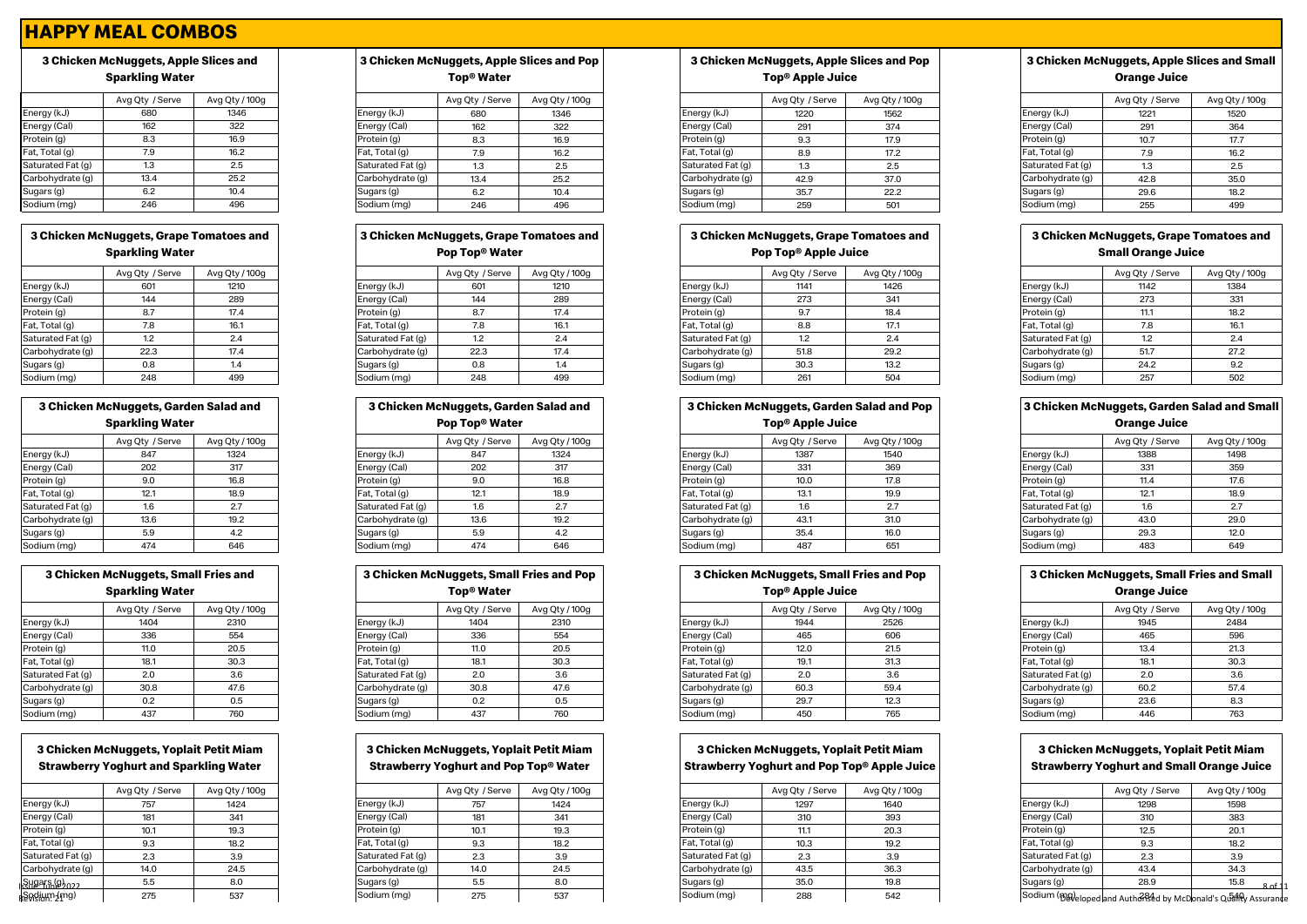# **6 Chicken McNuggets, Apple Slices and Sparkling Water**

|                   | Avg Qty / Serve | Avg Qty / 100g |
|-------------------|-----------------|----------------|
| Energy (kJ)       | 1226            | 1346           |
| Energy (Cal)      | 292             | 322            |
| Protein (g)       | 16.0            | 16.9           |
| Fat, Total (g)    | 15.7            | 16.2           |
| Saturated Fat (g) | 2.5             | 2.5            |
| Carbohydrate (g)  | 20.6            | 25.2           |
| Sugars (g)        | 6.4             | 10.4           |
| Sodium (mg)       | 484             | 496            |

# **6 Chicken McNuggets, Grape Tomatoes and Sparkling Water**

|                   | Avg Qty / Serve | Avg Qty / 100g |
|-------------------|-----------------|----------------|
| Energy (kJ)       | 1147            | 1210           |
| Energy (Cal)      | 274             | 289            |
| Protein (g)       | 16.4            | 17.4           |
| Fat, Total (g)    | 15.6            | 16.1           |
| Saturated Fat (g) | 2.4             | 2.4            |
| Carbohydrate (g)  | 29.5            | 17.4           |
| Sugars (g)        | 1.0             | 1.4            |
| Sodium (ma)       | 486             | 499            |

| 6 Chicken McNuggets, Garden Salad and<br><b>Sparkling Water</b> |                 |                |  |  |
|-----------------------------------------------------------------|-----------------|----------------|--|--|
|                                                                 | Avg Qty / Serve | Avg Qty / 100g |  |  |
| Energy (kJ)                                                     | 1393            | 1324           |  |  |
| Energy (Cal)                                                    | 332             | 317            |  |  |
| Protein (g)                                                     | 16.7            | 16.8           |  |  |
| Fat, Total (g)                                                  | 19.9            | 18.9           |  |  |
| Saturated Fat (g)                                               | 2.8             | 2.7            |  |  |
| Carbohydrate (q)                                                | 20.8            | 19.2           |  |  |
| Sugars (g)                                                      | 6.1             | 4.2            |  |  |
| Sodium (mg)                                                     | 712             | 646            |  |  |

| 6 Chicken McNuggets, Small Fries and<br><b>Sparkling Water</b> |                 |                |  |  |
|----------------------------------------------------------------|-----------------|----------------|--|--|
|                                                                | Avg Qty / Serve | Avg Qty / 100g |  |  |
| Energy (kJ)                                                    | 1950            | 2310           |  |  |
| Energy (Cal)                                                   | 466             | 554            |  |  |
| Protein (g)                                                    | 18.7            | 20.5           |  |  |
| Fat, Total (g)                                                 | 25.9            | 30.3           |  |  |
| Saturated Fat (g)                                              | 3.2             | 3.6            |  |  |
| Carbohydrate (q)                                               | 38.0            | 47.6           |  |  |
| Sugars (g)                                                     | 0.4             | 0.5            |  |  |
| Sodium (mg)                                                    | 675             | 760            |  |  |

# **6 Chicken McNuggets, Yoplait Petit Miam Strawberry Yoghurt and Sparkling Water**

|                   | Avg Qty / Serve | Avg Qty / 100g |
|-------------------|-----------------|----------------|
| Energy (kJ)       | 1303            | 1424           |
| Energy (Cal)      | 311             | 341            |
| Protein (g)       | 17.8            | 19.3           |
| Fat, Total (g)    | 17.1            | 18.2           |
| Saturated Fat (g) | 3.5             | 3.9            |
| Carbohydrate (q)  | 21.2            | 24.5           |
| Sugars (g         | 5.7             | 8.0            |
| ∩dium.(ma)        | 513             | 537            |
|                   |                 |                |

# **6 Chicken McNuggets, Apple Slices and Pop Top® Water**

|                   | Avg Qty / Serve | Avg Qty / 100g |
|-------------------|-----------------|----------------|
| Energy (kJ)       | 1226            | 1346           |
| Energy (Cal)      | 292             | 322            |
| Protein (g)       | 16.0            | 16.9           |
| Fat, Total (g)    | 15.7            | 16.2           |
| Saturated Fat (g) | 2.5             | 2.5            |
| Carbohydrate (g)  | 20.6            | 25.2           |
| Sugars (g)        | 6.4             | 10.4           |
| Sodium (mg)       | 484             | 496            |

#### **6 Chicken McNuggets, Grape Tomatoes and Pop Top® Water**

|                   | Avg Qty / Serve | Avg Qty / 100g |
|-------------------|-----------------|----------------|
| Energy (kJ)       | 1147            | 1210           |
| Energy (Cal)      | 274             | 289            |
| Protein (g)       | 16.4            | 17.4           |
| Fat, Total (g)    | 15.6            | 16.1           |
| Saturated Fat (g) | 2.4             | 2.4            |
| Carbohydrate (g)  | 29.5            | 17.4           |
| Sugars (g)        | 1.0             | 1.4            |
| Sodium (mg)       | 486             | 499            |

| 6 Chicken McNuggets, Garden Salad and |                 |                | 6 Chicken McNuggets, Garden Salad and |                            | 6 Chicken McNuggets, Garden Salad and Pop |                |                              | <b>6 Chicken McNuggets, Garden Salad and Sm</b> |                |  |                   |                     |                |
|---------------------------------------|-----------------|----------------|---------------------------------------|----------------------------|-------------------------------------------|----------------|------------------------------|-------------------------------------------------|----------------|--|-------------------|---------------------|----------------|
| <b>Sparkling Water</b>                |                 |                |                                       | Pop Top <sup>®</sup> Water |                                           |                | Top <sup>®</sup> Apple Juice |                                                 |                |  |                   | <b>Orange Juice</b> |                |
|                                       | Avg Qty / Serve | Avg Qty / 100g |                                       |                            | Avg Qty / Serve                           | Avg Qty / 100g |                              | Avg Qty / Serve                                 | Avg Qty / 100g |  |                   | Avg Qty / Serve     | Avg Qty / 100g |
| Energy (kJ)                           | 1393            | 1324           |                                       | Energy (kJ)                | 1393                                      | 1324           | Energy (kJ)                  | 1933                                            | 1540           |  | Energy (kJ)       | 1934                | 1498           |
| Energy (Cal)                          | 332             | 317            |                                       | Energy (Cal)               | 332                                       | 317            | Energy (Cal)                 | 461                                             | 369            |  | Energy (Cal)      | 461                 | 359            |
| Protein (g)                           | 16.7            | 16.8           |                                       | Protein (g)                | 16.7                                      | 16.8           | Protein (g)                  | 17.7                                            | 17.8           |  | Protein (g)       | 19.1                | 17.6           |
| Fat, Total (g)                        | 19.9            | 18.9           |                                       | Fat, Total (g)             | 19.9                                      | 18.9           | Fat, Total (g)               | 20.9                                            | 19.9           |  | Fat, Total (g)    | 19.9                | 18.9           |
| Saturated Fat (g)                     | 2.8             | 2.7            |                                       | Saturated Fat (g)          | 2.8                                       | 2.7            | Saturated Fat (g)            | 2.8                                             | 2.7            |  | Saturated Fat (g) | 2.8                 | 2.7            |
| Carbohydrate (g)                      | 20.8            | 19.2           |                                       | Carbohydrate (g)           | 20.8                                      | 19.2           | Carbohydrate (q)             | 50.3                                            | 31.0           |  | Carbohydrate (g)  | 50.2                | 29.0           |
| Sugars (g)                            | -6.1            | 4.2            |                                       | Sugars (g)                 | 6.1                                       | 4.2            | Sugars (g)                   | 35.6                                            | 16.0           |  | Sugars (g)        | 29.5                | 12.0           |
| Sodium (mg)                           | 712             | 646            |                                       | Sodium (mg)                | 712                                       | 646            | Sodium (mg)                  | 725                                             | 651            |  | Sodium (mg)       | 721                 | 649            |

| 6 Chicken McNuggets, Small Fries and Pop<br>Top <sup>®</sup> Water |                 |                |  |  |  |  |  |  |  |
|--------------------------------------------------------------------|-----------------|----------------|--|--|--|--|--|--|--|
|                                                                    | Avg Qty / Serve | Avg Qty / 100g |  |  |  |  |  |  |  |
| Energy (kJ)                                                        | 1950            | 2310           |  |  |  |  |  |  |  |
| Energy (Cal)                                                       | 466             | 554            |  |  |  |  |  |  |  |
| Protein (g)                                                        | 18.7            | 20.5           |  |  |  |  |  |  |  |
| Fat, Total (g)                                                     | 25.9            | 30.3           |  |  |  |  |  |  |  |
| Saturated Fat (g)                                                  | 3.2             | 3.6            |  |  |  |  |  |  |  |
| Carbohydrate (q)                                                   | 38.0            | 47.6           |  |  |  |  |  |  |  |
| Sugars (g)                                                         | 0.4             | 0.5            |  |  |  |  |  |  |  |
| Sodium (ma)                                                        | 675             | 760            |  |  |  |  |  |  |  |

#### **6 Chicken McNuggets, Yoplait Petit Miam Strawberry Yoghurt and Pop Top® Water**

|                   | Avg Qty / Serve | Avg Qty / 100g |  |  |
|-------------------|-----------------|----------------|--|--|
| Energy (kJ)       | 1303            | 1424           |  |  |
| Energy (Cal)      | 311             | 341            |  |  |
| Protein (g)       | 17.8            | 19.3           |  |  |
| Fat, Total (g)    | 17.1            | 18.2           |  |  |
| Saturated Fat (g) | 3.5             | 3.9            |  |  |
| Carbohydrate (g)  | 21.2            | 24.5           |  |  |
| Sugars (g)        | 5.7             | 8.0            |  |  |
| Sodium (mg)       | 513             | 537            |  |  |
|                   |                 |                |  |  |

# **6 Chicken McNuggets, Apple Slices and Pop Top® Apple Juice**

|                   | Avg Qty / Serve | Avg Qty / 100g |                   | Avg Qty / Serve | Avg Qty / 100g |                   | Avg Qty / Serve | Avg Qty / 100g |                   | Avg Qty / Serve | Avg Qty / 100g |
|-------------------|-----------------|----------------|-------------------|-----------------|----------------|-------------------|-----------------|----------------|-------------------|-----------------|----------------|
| Energy (kJ)       | 1226            | 1346           | Energy (kJ)       | 1226            | 1346           | Energy (kJ)       | 1766            | 1562           | Energy (kJ)       | 1767            | 1520           |
| Energy (Cal)      | 292             | 322            | Energy (Cal)      | 292             | 322            | Energy (Cal)      |                 | 374            | Energy (Cal)      | 421             | 364            |
| Protein (g)       | 16.0            | 16.9           | Protein (g)       | 16.0            | 16.9           | Protein (g)       | 17.0            | 17.9           | Protein (g)       | 18.4            | 17.7           |
| Fat, Total (g)    |                 | 16.2           | Fat, Total (g)    | 15.7            | 16.2           | Fat, Total (g)    | 16.7            | 17.2           | Fat, Total (g)    | 15.7            |                |
| Saturated Fat (g) |                 | 2.5            | Saturated Fat (q) | 2.5             | 2.5            | Saturated Fat (g) |                 | 2.5            | Saturated Fat (g) | $\Omega$<br>ت.ے |                |
| Carbohydrate (g)  | 20.6            | 25.2           | Carbohydrate (g)  | 20.6            | 25.2           | Carbohydrate (g)  | 50.             | 37.0           | Carbohydrate (g)  | 50.0            | 35.0           |
| Sugars (g)        |                 |                | Sugars (g)        | 6.4             | 10.4           | Sugars (g)        | 35.9            | 22.2           | Sugars (g)        | 29.8            | 18.2           |
| Sodium (mg)       | 484             | 496            | Sodium (mg)       | 484             | 496            | Sodium (mg)       | 497             | 501            | Sodium (mg)       | 493             | 499            |

#### **6 Chicken McNuggets, Grape Tomatoes and Pop Top® Apple Juice**

|                   | Avg Qty / Serve | Avg Qty / 100g |                   | Avg Qty / Serve | Avg Qty / 100g |                   | Avg Qty / Serve | Avg Qty / 100g |                   | Avg Qty / Serve | Avg Qty / 100g |
|-------------------|-----------------|----------------|-------------------|-----------------|----------------|-------------------|-----------------|----------------|-------------------|-----------------|----------------|
| Energy (kJ)       | 1147            | 1210           | Energy (kJ)       | 1147            | 1210           | Energy (kJ)       | 1687            | 1426           | Energy (kJ)       | 1688            | 1384           |
| Energy (Cal)      | 274             | 289            | Energy (Cal)      | 274             | 289            | Energy (Cal)      | 403             | 341            | Energy (Cal)      | 403             | 331            |
| Protein (g)       | 16.4            | 17.4           | Protein (g)       | 10.4            | 17.4           | Protein (g)       |                 | 18.4           | Protein (g)       | 18.8            | 18.2           |
| Fat, Total (g)    | 15.6            | 16.1           | Fat, Total (g)    | 15.6            | 16.1           | Fat, Total (g)    | 16.6            | 17.1           | Fat, Total (g)    | 15.6            | 16.1           |
| Saturated Fat (g) | 2.4             | 2.4            | Saturated Fat (g) | 2.4             | 2.4            | Saturated Fat (g) |                 | $\sim$         | Saturated Fat (g) | 2.4             |                |
| Carbohydrate (g)  | 29.5            | 17.4           | Carbohydrate (g)  | 29.5            | 17.4           | Carbohydrate (g)  | 59.0            | 29.2           | Carbohydrate (g)  | 58.9            | 27.2           |
| Sugars (g)        |                 |                | Sugars (g)        |                 |                | Sugars (g)        | 30.5            | 13.2           | Sugars (g)        | 24.4            |                |
| Sodium (mg)       | 486             | 499            | Sodium (mg)       | 486             | 499            | Sodium (mg        | 499             | 504            | Sodium (mg)       | 495             | 502            |

# **6 Chicken McNuggets, Garden Salad and Pop**

|  |  | Top® Apple Juice |
|--|--|------------------|
|--|--|------------------|

|                   | Avg Qty / Serve | Avg Qty / 100g |  |  |  |  |
|-------------------|-----------------|----------------|--|--|--|--|
| Energy (kJ)       | 1933            | 1540           |  |  |  |  |
| Energy (Cal)      | 461             | 369            |  |  |  |  |
| Protein (g)       | 17.7            | 17.8           |  |  |  |  |
| Fat, Total (g)    | 20.9            | 19.9           |  |  |  |  |
| Saturated Fat (g) | 2.8             | 2.7            |  |  |  |  |
| Carbohydrate (g)  | 50.3            | 31.0           |  |  |  |  |
| Sugars (g)        | 35.6            | 16.0           |  |  |  |  |
| Sodium (ma)       | 725             | 651            |  |  |  |  |

**6 Chicken McNuggets, Small Fries and Pop Top® Apple Juice**

| Avg Qty / 100g |
|----------------|
| 2484           |
| 596            |
| 21.3           |
| 30.3           |
| 3.6            |
| 57.4           |
| 8.3            |
| 763            |
|                |

### **6 Chicken McNuggets, Yoplait Petit Miam Strawberry Yoghurt and Pop Top® Apple Juice**

|                                                                        | Avg Qty / Serve | Avg Qty / 100g |                   | Avg Qty / Serve | Avg Qty / 100g |                   | Avg Qty / Serve | Avg Qty / 100g |                   | Avg Qty / Serve            | Avg Qty / 100g |
|------------------------------------------------------------------------|-----------------|----------------|-------------------|-----------------|----------------|-------------------|-----------------|----------------|-------------------|----------------------------|----------------|
| Energy (kJ)                                                            | 1303            | 1424           | Energy (kJ)       | 1303            | 1424           | Energy (kJ)       | 1843            | 1640           | Energy (kJ)       | 1844                       | 1598           |
| Energy (Cal)                                                           | 311             | 341            | Energy (Cal)      | 311             | 341            | Energy (Cal)      | 440             | 393            | Energy (Cal)      | 440                        | 383            |
| Protein (g)                                                            | 17.8            | 19.3           | Protein (g)       | 17.8            | 19.3           | Protein (g)       | 18.8            | 20.3           | Protein (g)       | 20.2                       | 20.1           |
| Fat, Total (g)                                                         | 17.1            | 18.2           | Fat, Total (g)    | 17.1            | 18.2           | Fat, Total (g)    | 18.1            | 19.2           | Fat, Total (g)    | 17.1                       | 18.2           |
| Saturated Fat (g)                                                      | 3.5             | 3.9            | Saturated Fat (q) | 3.5             | 3.9            | Saturated Fat (g) | 3.5             | 3.9            | Saturated Fat (g) | 3.5                        | 3.9            |
| Carbohydrate (g)                                                       | 21.2            | 24.5           | Carbohydrate (g)  | 21.2            | 24.5           | Carbohydrate (g)  | 50.7            | 36.3           | Carbohydrate (g)  | 50.6                       | 34.3           |
|                                                                        |                 | 8.0            | Sugars (g)        | 5.7             | 8.0            | Sugars (g)        | 35.2            | 19.8           | Sugars (g)        | 29.1                       | 15.8           |
| Sugars (g)<br><sup>Sug: June 2022</sup><br>Sodium (mg)<br>Revision: 21 | 513             | 537            | Sodium (mg)       | 513             | 537            | Sodium (mg)       | 526             | 542            |                   | Sodium (mg)<br>Sodium (mg) |                |

# **6 Chicken McNuggets, Apple Slices and Small Orange Juice**

|                  | Avg Qty / Serve | Avg Qty / 100g |
|------------------|-----------------|----------------|
| nergy (kJ)       | 1767            | 1520           |
| nergy (Cal)      | 421             | 364            |
| rotein (g)       | 18.4            | 17.7           |
| at, Total (g)    | 15.7            | 16.2           |
| aturated Fat (g) | 2.5             | 2.5            |
| arbohydrate (g)  | 50.0            | 35.0           |
| ugars (g)        | 29.8            | 18.2           |
| odium (mg)       | 493             | 499            |

# **6 Chicken McNuggets, Grape Tomatoes and Small Orange Juice**

|                   | Avg Qty / Serve | Avg Qty / 100g |
|-------------------|-----------------|----------------|
| Energy (kJ)       | 1688            | 1384           |
| Energy (Cal)      | 403             | 331            |
| Protein (g)       | 18.8            | 18.2           |
| Fat, Total (g)    | 15.6            | 16.1           |
| Saturated Fat (g) | 2.4             | 2.4            |
| Carbohydrate (g)  | 58.9            | 27.2           |
| Sugars (g)        | 24.4            | 9.2            |
| Sodium (mg)       | 495             | 502            |
|                   |                 |                |

#### **6 Chicken McNuggets, Garden Salad and Small Orange Juice**

| .                 |                 |                |  |
|-------------------|-----------------|----------------|--|
|                   | Avg Qty / Serve | Avg Qty / 100g |  |
| Energy (kJ)       | 1934            | 1498           |  |
| Energy (Cal)      | 461             | 359            |  |
| Protein (g)       | 19.1            | 17.6           |  |
| Fat, Total (g)    | 19.9            | 18.9           |  |
| Saturated Fat (g) | 2.8             | 2.7            |  |
| Carbohydrate (g)  | 50.2            | 29.0           |  |
| Sugars (g)        | 29.5            | 12.0           |  |
| Sodium (mg)       | 721             | 649            |  |

#### **6 Chicken McNuggets, Small Fries and Small Orange Juice**

| orango oaioo      |                 |                |  |
|-------------------|-----------------|----------------|--|
|                   | Avg Qty / Serve | Avg Qty / 100g |  |
| Energy (kJ)       | 2491            | 2484           |  |
| Energy (Cal)      | 595             | 596            |  |
| Protein (g)       | 21.1            | 21.3           |  |
| Fat, Total (g)    | 25.9            | 30.3           |  |
| Saturated Fat (g) | 3.2             | 3.6            |  |
| Carbohydrate (g)  | 67.4            | 57.4           |  |
| Sugars (g)        | 23.8            | 8.3            |  |
| Sodium (mg)       | 684             | 763            |  |

#### **6 Chicken McNuggets, Yoplait Petit Miam Strawberry Yoghurt and Small Orange Juice**

| ouawberry Toghart and Sinan Orange ouice |  |
|------------------------------------------|--|
|                                          |  |

|                    | Avg Qty / Serve | Avg Qty / 100g                                   |
|--------------------|-----------------|--------------------------------------------------|
| Energy (kJ)        | 1844            | 1598                                             |
| Energy (Cal)       | 440             | 383                                              |
| Protein (g)        | 20.2            | 20.1                                             |
| Fat, Total (g)     | 17.1            | 18.2                                             |
| Saturated Fat (g)  | 3.5             | 3.9                                              |
| Carbohydrate (g)   | 50.6            | 34.3                                             |
| Sugars (g)         | 29.1            | 15.8<br><u> Anf</u>                              |
| Sodium (mg) eloped |                 | and Authorised by McDonald's Outsility Assurance |

|       | Avg Qty / Serve | Avg Qty / 100g |
|-------|-----------------|----------------|
|       | 1393            | 1324           |
|       | 332             | 317            |
|       | 16.7            | 16.8           |
|       | 19.9            | 18.9           |
| t (g) | 2.8             | 2.7            |
| e (g) | 20.8            | 19.2           |
|       | 6.1             | 4.2            |
|       | 740             | 0.40           |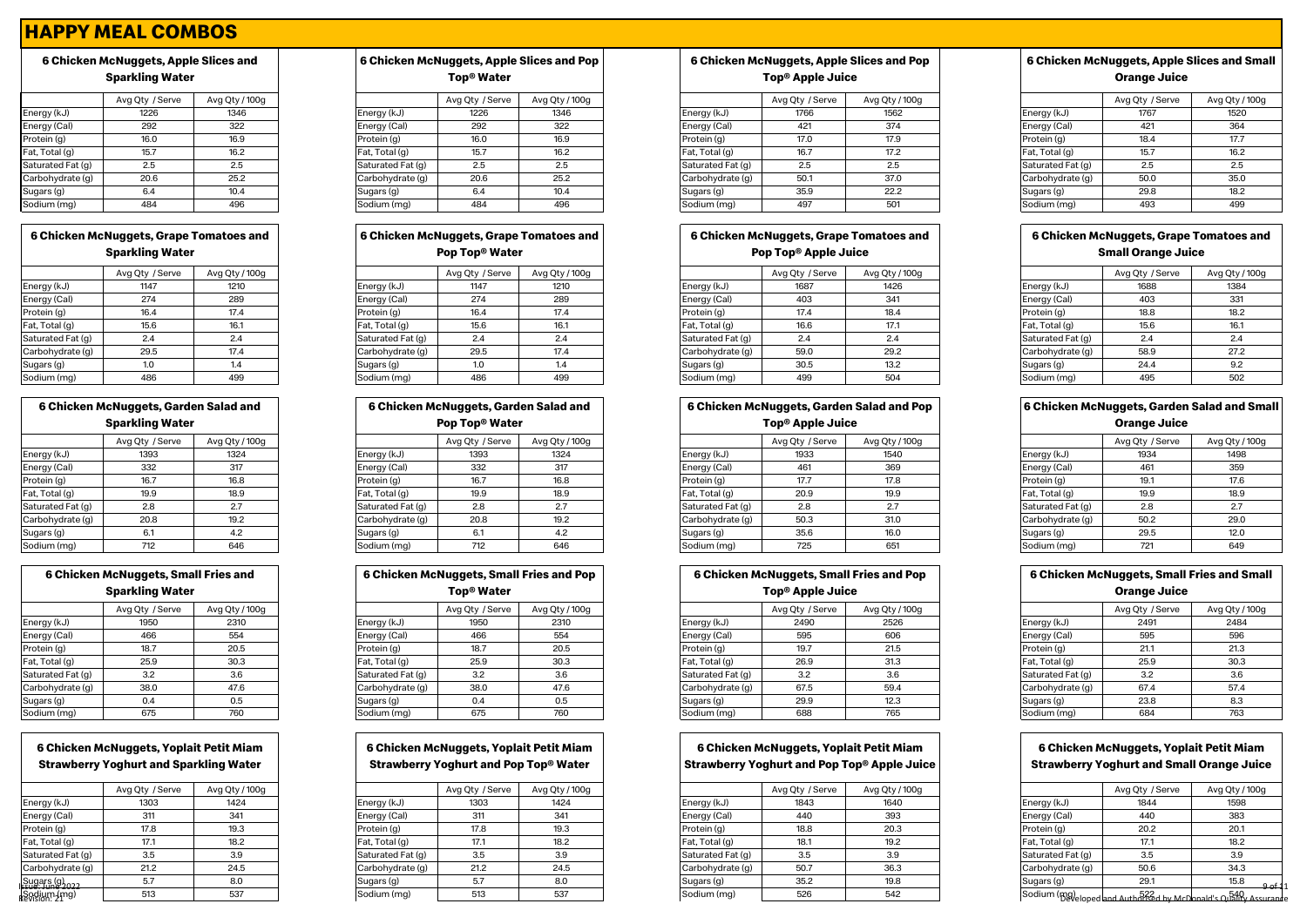|                   | Avg Qty / Serve | Avg Qty / 100g |
|-------------------|-----------------|----------------|
| Energy (kJ)       | 1186            | 1226           |
| Energy (Cal)      | 284             | 294            |
| Protein (g)       | 13.8            | 13.6           |
| Fat, Total (g)    | 9.5             | 9.2            |
| Saturated Fat (g) | 4.1             | 3.9            |
| Carbohydrate (g)  | 33.8            | 36.6           |
| Sugars (g)        | 11.1            | 14.9           |
| Sodium (ma)       | 524             | 499            |

| <b>Hamburger, Grape Tomatoes and Sparkling</b><br>Water |  |  |  |
|---------------------------------------------------------|--|--|--|
|                                                         |  |  |  |

|                   | Avg Qty / Serve | Avg Qty / 100g |
|-------------------|-----------------|----------------|
| Energy (kJ)       | 1107            | 1090           |
| Energy (Cal)      | 266             | 261            |
| Protein (g)       | 14.2            | 14.1           |
| Fat, Total (g)    | 9.4             | 9.1            |
| Saturated Fat (g) | 4.0             | 3.8            |
| Carbohydrate (q)  | 42.7            | 28.8           |
| Sugars (g)        | 5.7             | 5.9            |
| Sodium (mg)       | 526             | 502            |

| <b>Hamburger, Garden Salad and Sparkling</b> |      |      |  |  |
|----------------------------------------------|------|------|--|--|
| Water                                        |      |      |  |  |
| Avg Qty / Serve<br>Avg Qty / 100g            |      |      |  |  |
| Energy (kJ)                                  | 1353 | 1204 |  |  |
| Energy (Cal)                                 | 324  | 289  |  |  |
| Protein (g)                                  | 14.5 | 13.5 |  |  |
| Fat, Total (g)                               | 13.7 | 11.9 |  |  |
| Saturated Fat (g)                            | 4.4  | 4.1  |  |  |
| Carbohydrate (g)                             | 34.0 | 30.6 |  |  |
| Sugars (g)                                   | 10.8 | 8.7  |  |  |
| Sodium (mg)                                  | 752  | 649  |  |  |

|                   | Avg Qty / Serve | Avg Qty / 100g |
|-------------------|-----------------|----------------|
| Energy (kJ)       | 1910            | 2190           |
| Energy (Cal)      | 458             | 526            |
| Protein (g)       | 16.5            | 17.2           |
| Fat, Total (g)    | 19.7            | 23.3           |
| Saturated Fat (g) | 4.8             | 5.0            |
| Carbohydrate (q)  | 51.2            | 59.0           |
| Sugars (g)        | 5.1             | 5.0            |
| Sodium (ma)       | 715             | 763            |

# **Hamburger, Yoplait Petit Miam Strawberry Yoghurt and Sparkling Water**

|                           | Avg Qty / Serve | Avg Qty / 100g |
|---------------------------|-----------------|----------------|
| Energy (kJ)               | 1263            | 1304           |
| Energy (Cal)              | 303             | 313            |
| Protein (g)               | 15.6            | 16.0           |
| Fat, Total (g)            | 10.9            | 11.2           |
| Saturated Fat (g)         | 5.1             | 5.3            |
| Carbohydrate (q)          | 34.4            | 35.9           |
| Sugars (g) <sub>ဂ၁၁</sub> | 10.4            | 12.5           |
| Sodium (mg)               | 553             | 540            |
|                           |                 |                |

# **Hamburger, Apple Slices and Sparkling Water Hamburger, Apple Slices and Pop Top® Water**

|                   | Avg Qty / Serve | Avg Qty / 100g |
|-------------------|-----------------|----------------|
| Energy (kJ)       | 1186            | 1226           |
| Energy (Cal)      | 284             | 294            |
| Protein (g)       | 13.8            | 13.6           |
| Fat, Total (g)    | 9.5             | 9.2            |
| Saturated Fat (g) | 4.1             | 3.9            |
| Carbohydrate (g)  | 33.8            | 36.6           |
| Sugars (g)        | 11.1            | 14.9           |
| Sodium (mg)       | 524             | 499            |

# Avg Qty / Serve Avg Qty / 100g **Hamburger, Grape Tomatoes and Pop Top® Water**

| Energy (kJ)       | 1107 | 1090 |  |  |  |  |
|-------------------|------|------|--|--|--|--|
| Energy (Cal)      | 266  | 261  |  |  |  |  |
| Protein (g)       | 14.2 | 14.1 |  |  |  |  |
| Fat, Total (g)    | 9.4  | 9.1  |  |  |  |  |
| Saturated Fat (g) | 4.0  | 3.8  |  |  |  |  |
| Carbohydrate (g)  | 42.7 | 28.8 |  |  |  |  |
| Sugars (g)        | 5.7  | 5.9  |  |  |  |  |
| Sodium (mg)       | 526  | 502  |  |  |  |  |

|                   | <b>Hamburger, Garden Salad and Sparkling</b> |                |                   | Hamburger, Garden Salad and Pop Top <sup>®</sup> |                |                   |                 | <b>Hamburger, Garden Salad and Pop Top® Apple</b> |                   | <b>Hamburger, Garden Salad and Small Or</b> |         |
|-------------------|----------------------------------------------|----------------|-------------------|--------------------------------------------------|----------------|-------------------|-----------------|---------------------------------------------------|-------------------|---------------------------------------------|---------|
|                   | Water                                        |                |                   | Water                                            |                |                   | Juice           |                                                   |                   | Juice                                       |         |
|                   | Avg Qty / Serve                              | Avg Qty / 100g |                   | Avg Qty / Serve                                  | Avg Qty / 100g |                   | Avg Qty / Serve | Avg Qty / 100g                                    |                   | Avg Qty / Serve                             | Avg Qty |
| Energy (kJ)       | 1353                                         | 1204           | Energy (kJ)       | 1353                                             | 1204           | Energy (kJ)       | 1893            | 1420                                              | Energy (kJ)       | 1894                                        | 1378    |
| Energy (Cal)      | 324                                          | 289            | Energy (Cal)      | 324                                              | 289            | Energy (Cal)      | 453             | 341                                               | Energy (Cal)      | 453                                         | 331     |
| Protein (g)       | 14.5                                         | 13.5           | Protein (g)       | 14.5                                             | 13.5           | Protein (g)       | 15.5            | 14.5                                              | Protein (g)       | 16.9                                        | 14.3    |
| Fat, Total (g)    | 13.7                                         | 11.9           | Fat, Total (g)    | 13.7                                             | 11.9           | Fat, Total (g)    | 14.7            | 12.9                                              | Fat, Total (g)    | 13.7                                        | 11.9    |
| Saturated Fat (g) | 4.4                                          | 4.1            | Saturated Fat (g) | 4.4                                              | 4.1            | Saturated Fat (g) | 4.4             |                                                   | Saturated Fat (g) | 4.4                                         |         |
| Carbohydrate (g)  | 34.0                                         | 30.6           | Carbohydrate (g)  | 34.0                                             | 30.6           | Carbohydrate (g)  | 63.5            | 42.4                                              | Carbohydrate (g)  | 63.4                                        | 40.4    |
| Sugars (g)        | 10.8                                         | 8.7            | Sugars (g)        | 10.8                                             | 8.7            | Sugars (g)        | 40.3            | 20.5                                              | Sugars (g)        | 34.2                                        | 16.5    |
| Sodium (mg)       | 752                                          | 649            | Sodium (mg)       | 752                                              | 649            | Sodium (mg)       | 765             | 654                                               | Sodium (mg)       | 761                                         | 652     |

|                   | Avg Qty / Serve | Avg Qty / 100g |  |  |  |  |
|-------------------|-----------------|----------------|--|--|--|--|
| Energy (kJ)       | 1910            | 2190           |  |  |  |  |
| Energy (Cal)      | 458             | 526            |  |  |  |  |
| Protein (g)       | 16.5            | 17.2           |  |  |  |  |
| Fat, Total (g)    | 19.7            | 23.3           |  |  |  |  |
| Saturated Fat (g) | 4.8             | 5.0            |  |  |  |  |
| Carbohydrate (q)  | 51.2            | 59.0           |  |  |  |  |
| Sugars (g)        | 5.1             | 5.0            |  |  |  |  |
| Sodium (mg)       | 715             | 763            |  |  |  |  |

# **Hamburger, Yoplait Petit Miam Strawberry Yoghurt and Pop Top® Water**

|                   | Avg Qty / Serve | Avg Qty / 100g |
|-------------------|-----------------|----------------|
| Energy (kJ)       | 1263            | 1304           |
| Energy (Cal)      | 303             | 313            |
| Protein (g)       | 15.6            | 16.0           |
| Fat, Total (g)    | 10.9            | 11.2           |
| Saturated Fat (g) | 5.1             | 5.3            |
| Carbohydrate (g)  | 34.4            | 35.9           |
| Sugars (g)        | 10.4            | 12.5           |
| Sodium (mg)       | 553             | 540            |

#### **Hamburger, Apple Slices and Pop Top® Apple Juice**

|                   | Avg Qty / Serve | Avg Qty / 100g |                   | Avg Qty / Serve | Avg Qty / 100g |                   | Avg Qty / Serve | Avg Qty / 100g |                   | Avg Qty / Serve | Avg Qty / 100g |
|-------------------|-----------------|----------------|-------------------|-----------------|----------------|-------------------|-----------------|----------------|-------------------|-----------------|----------------|
| Energy (kJ)       | 1186            | 1226           | Energy (kJ)       | 1186            | 1226           | Energy (kJ)       | 1726            | 1442           | Energy (kJ)       | 1727            | 1400           |
| Energy (Cal)      | 284             | 294            | Energy (Cal)      | 284             | 294            | Energy (Cal)      |                 | 346            | Energy (Cal)      | 413             | 336            |
| Protein (g)       | 13.8            | 13.6           | Protein (g)       | 13.8            | 13.6           | Protein (g)       | 14.8            | 14.6           | Protein (g)       | 16.2            | 14.4           |
| Fat, Total (g)    | 9.5             | 9.2            | Fat, Total (g)    | 9.5             | 9.2            | Fat, Total (g)    |                 | 10.2           | Fat, Total (g)    | 9.5             |                |
| Saturated Fat (g) | 4.1             | 3.9            | Saturated Fat (g) |                 | 3.9            | Saturated Fat (g) |                 | 3.9            | Saturated Fat (g) |                 |                |
| Carbohydrate (g)  | 33.8            | 36.6           | Carbohydrate (g)  | 33.8            | 36.6           | Carbohydrate (g)  | 63.3            | 48.4           | Carbohydrate (g)  | 63.2            | 46.4           |
| Sugars (g)        | 11.1            | 14.9           | Sugars (g)        | 11.1            | 14.9           | Sugars (g)        | 40.6            | 26.7           | Sugars (g)        | 34.5            | 22.7           |
| Sodium (mg)       | 524             | 499            | Sodium (mg)       | 524             | 499            | Sodium (mg)       | 537             | 504            | Sodium (mg)       | 533             | 502            |

#### **Hamburger, Grape Tomatoes and Pop Top® Apple Juice**

|                   | Avg Qty / Serve | Avg Qty / 100g |                   | Avg Qty / Serve | Avg Qty / 100g |                   | Avg Qty / Serve | Avg Qty / 100g |                   | Avg Qty / Serve | Avg Qty/ |
|-------------------|-----------------|----------------|-------------------|-----------------|----------------|-------------------|-----------------|----------------|-------------------|-----------------|----------|
| Energy (kJ)       | 1107            | 1090           | Energy (kJ)       | 1107            | 1090           | Energy (kJ)       | 1647            | 1306           | Energy (kJ)       | 1648            | 1264     |
| Energy (Cal)      | 266             | 261            | Energy (Cal)      | 266             | 261            | Energy (Cal)      | 395             | 313            | Energy (Cal)      | 395             | 303      |
| Protein (g)       | 14.2            | 14.7           | Protein (g)       | 14.2            | 14.1           | Protein (g)       | 15.2            |                | Protein (g)       | 16.6            | 14.9     |
| Fat, Total (g)    |                 |                | Fat, Total (g)    | 9.4             | $^{\circ}$ 1   | Fat, Total (g)    | 10.4            | 10.1           | Fat, Total (g)    | 9.4             |          |
| Saturated Fat (g) | 4.0             | 3.8            | Saturated Fat (g) | 4.0             | 3.8            | Saturated Fat (g) | 4.0             |                | Saturated Fat (g) | 4.0             | 3.8      |
| Carbohydrate (g)  | 42.7            | 28.8           | Carbohydrate (g)  | 42.7            | 28.8           | Carbohydrate (g)  | 72.2            | 40.6           | Carbohydrate (g)  | 72.7            | 38.6     |
| Sugars (g)        |                 | 5.9            | Sugars (g)        |                 | 5.9            | Sugars (g)        | 35.2            | 17.7           | Sugars (g)        | 29.7            | 13.7     |
| Sodium (mg)       | 526             | 502            | Sodium (mg)       | 526             | 502            | Sodium (mg)       | 539             | 507            | Sodium (mg)       | 535             | 505      |

# **Hamburger, Garden Salad and Pop Top® Apple**

|                   | Water           |                |                   | Water<br>Juice  |                |                   | Juice           |                |                   |                 |                |
|-------------------|-----------------|----------------|-------------------|-----------------|----------------|-------------------|-----------------|----------------|-------------------|-----------------|----------------|
|                   | Avg Qty / Serve | Avg Qty / 100g |                   | Avg Qty / Serve | Avg Qty / 100g |                   | Avg Qty / Serve | Avg Qty / 100g |                   | Avg Qty / Serve | Avg Qty / 100g |
| Energy (kJ)       | 1353            | 1204           | Energy (kJ)       | 1353            | 1204           | Energy (kJ)       | 1893            | 1420           | Energy (kJ)       | 1894            | 1378           |
| Energy (Cal)      | 324             | 289            | Energy (Cal)      | 324             | 289            | Energy (Cal)      | 453             | 341            | Energy (Cal)      | 453             | 331            |
| Protein (g)       | 14.5            | 13.5           | Protein (g)       | 14.5            | 13.5           | Protein (g)       | 15.5            | 14.5           | Protein (g)       | 16.9            | 14.3           |
| Fat, Total (g)    | 13.7            | 11.9           | Fat, Total (g)    | 13.7            | 11.9           | Fat, Total (g)    | 14.7            | 12.9           | Fat, Total (g)    | 13.7            | 11.9           |
| Saturated Fat (g) | 4.4             | 4.1            | Saturated Fat (q) | 4.4             | 4.1            | Saturated Fat (g) | 4.4             |                | Saturated Fat (g) | 4.4             |                |
| Carbohydrate (g)  | 34.0            | 30.6           | Carbohydrate (q)  | 34.0            | 30.6           | Carbohydrate (g)  | 63.5            | 42.4           | Carbohydrate (g)  | 63.4            | 40.4           |
| Sugars (g)        | 10.8            | 8.7            | Sugars (g)        | 10.8            | 8.7            | Sugars (g)        | 40.3            | 20.5           | Sugars (g)        | 34.2            | 16.5           |
| Sodium (mg)       | 752             | 649            | Sodium (mg)       | 752             | 649            | Sodium (mg)       | 765             | 654            | Sodium (mg)       |                 | 652            |

#### **Hamburger, Small Fries and Sparkling Water Hamburger, Small Fries and Pop Top® Water Hamburger, Small Fries and Pop Top® Apple Juice**

|                   |                 |                |                   |                 |                | <b>ANICE</b> |                   |                 | ANING          |                   |                 |                |
|-------------------|-----------------|----------------|-------------------|-----------------|----------------|--------------|-------------------|-----------------|----------------|-------------------|-----------------|----------------|
|                   | Avg Qty / Serve | Avg Qty / 100g |                   | Avg Qty / Serve | Avg Qty / 100g |              |                   | Avg Qty / Serve | Avg Qty / 100g |                   | Avg Qty / Serve | Avg Qty / 100g |
| Energy (kJ)       | 1910            | 2190           | Energy (kJ)       | 1910            | 2190           |              | Energy (kJ)       | 2450            | 2406           | Energy (kJ)       | 2451            | 2364           |
| Energy (Cal)      | 458             | 526            | Energy (Cal)      | 458             | 526            |              | Energy (Cal)      | 587             | 578            | Energy (Cal)      | 587             | 568            |
| Protein (g)       | 16.5            | 17.2           | Protein (g)       | 16.5            | 17.2           |              | Protein (g)       | 17.5            | 18.2           | Protein (g)       | 18.9            | 18.0           |
| Fat, Total (g)    | 19.7            | 23.3           | Fat, Total (g)    | 19.7            | 23.3           |              | Fat, Total (g)    | 20.7            | 24.3           | Fat, Total (g)    | 19.7            | 23.3           |
| Saturated Fat (g) | 4.8             | 5.0            | Saturated Fat (g) | 4.8             | 5.0            |              | Saturated Fat (g) | 4.8             | 5.0            | Saturated Fat (g) | 4.8             | 5.0            |
| Carbohydrate (g)  | 51.2            | 59.0           | Carbohydrate (g)  | 51.2            | 59.0           |              | Carbohydrate (g)  | 80.7            | 70.8           | Carbohydrate (g)  | 80.6            | 68.8           |
| Sugars (g)        |                 | 5.0            | Sugars (g)        |                 | 5.0            |              | Sugars (g)        | 34.6            | 16.8           | Sugars (g)        | 28.5            | 12.8           |
| Sodium (mg)       | 715             | 763            | Sodium (mg)       | 715             | 763            |              | Sodium (mg)       | 728             | 768            | Sodium (mg)       | 724             | 766            |

# **Hamburger, Yoplait Petit Miam Strawberry Yoghurt and Pop Top® Apple Juice**

|                           | Avg Qty / Serve | Avg Qty / 100g |                   | Avg Qty / Serve | Avg Qty / 100g |                   | Avg Qty / Serve | Avg Qty / 100g |                   | Avg Qty / Serve                                            | Avg Qty / 100g |
|---------------------------|-----------------|----------------|-------------------|-----------------|----------------|-------------------|-----------------|----------------|-------------------|------------------------------------------------------------|----------------|
| Energy (kJ)               | 1263            | 1304           | Energy (kJ)       | 1263            | 1304           | Energy (kJ)       | 1803            | 1520           | Energy (kJ)       | 1804                                                       | 1478           |
| Energy (Cal)              | 303             | 313            | Energy (Cal)      | 303             | 313            | Energy (Cal)      | 432             | 365            | Energy (Cal)      | 432                                                        | 355            |
| Protein (g)               | 15.6            | 16.0           | Protein (g)       | 15.6            | 16.0           | Protein (g)       | 16.6            | 17.0           | Protein (g)       | 18.0                                                       | 16.8           |
| Fat, Total (g)            | 10.9            | 11.2           | Fat, Total (g)    | 10.9            | 11.2           | Fat, Total (g)    | 11.9            | 12.2           | Fat, Total (g)    | 10.9                                                       | 11.2           |
| Saturated Fat (g)         |                 | 5.3            | Saturated Fat (g) | 5.1             | 5.3            | Saturated Fat (g) |                 | 5.3            | Saturated Fat (g) |                                                            |                |
| Carbohydrate (g)          | 34.4            | 35.9           | Carbohydrate (g)  | 34.4            | 35.9           | Carbohydrate (g)  | 63.9            | 47.7           | Carbohydrate (g)  | 63.8                                                       | 45.7           |
| Sugars (g) <sub>022</sub> | 10.4            | 12.5           | Sugars (g)        | 10.4            | 12.5           | Sugars (g)        | 39.9            | 24.3           | Sugars (g)        | 33.8                                                       | 20.3           |
| Sodium (mg)               | 553             | 540            | Sodium (mg)       | 553             | 540            | Sodium (mg)       | 566             | 545            |                   | Sodium (BQ)eloped and Authorised by McDonald's Ourant Assu |                |

#### **Hamburger, Apple Slices and Small Orange Juice**

|                   | Avg Qty / Serve | Avg Qty / 100g |
|-------------------|-----------------|----------------|
| Energy (kJ)       | 1727            | 1400           |
| Energy (Cal)      | 413             | 336            |
| Protein (g)       | 16.2            | 14.4           |
| at, Total (g)     | 9.5             | 9.2            |
| Saturated Fat (g) | 4.1             | 3.9            |
| Carbohydrate (g)  | 63.2            | 46.4           |
| Sugars (g)        | 34.5            | 22.7           |
| Sodium (mg)       | 533             | 502            |

# **Hamburger, Grape Tomatoes and Small Orange Juice**

| Avg Qty / Serve | Avg Qty / 100g |
|-----------------|----------------|
| 1648            | 1264           |
| 395             | 303            |
| 16.6            | 14.9           |
| 9.4             | 9.1            |
| 4.0             | 3.8            |
| 72.1            | 38.6           |
| 29.1            | 13.7           |
| 535             | 505            |
|                 |                |

#### **Hamburger, Garden Salad and Small Orange Juice**

|                   | Avg Qty / Serve | Avg Qty / 100g |
|-------------------|-----------------|----------------|
| Energy (kJ)       | 1894            | 1378           |
| Energy (Cal)      | 453             | 331            |
| Protein (g)       | 16.9            | 14.3           |
| Fat, Total (g)    | 13.7            | 11.9           |
| Saturated Fat (g) | 4.4             | 4.1            |
| Carbohydrate (g)  | 63.4            | 40.4           |
| Sugars (g)        | 34.2            | 16.5           |
| Sodium (mg)       | 761             | 652            |

# **Hamburger, Small Fries and Small Orange Juice**

|                   | Avg Qty / Serve | Avg Qty / 100g |
|-------------------|-----------------|----------------|
| Energy (kJ)       | 2451            | 2364           |
| Energy (Cal)      | 587             | 568            |
| Protein (g)       | 18.9            | 18.0           |
| Fat, Total (g)    | 19.7            | 23.3           |
| Saturated Fat (g) | 4.8             | 5.0            |
| Carbohydrate (g)  | 80.6            | 68.8           |
| Sugars (g)        | 28.5            | 12.8           |
| Sodium (mg)       | 724             | 766            |

# **Hamburger, Yoplait Petit Miam Strawberry Yoghurt and Small Orange Juice**

| Avg Qty / Serve | Avg Qty / 100g                                                  |
|-----------------|-----------------------------------------------------------------|
| 1804            | 1478                                                            |
| 432             | 355                                                             |
| 18.0            | 16.8                                                            |
| 10.9            | 11.2                                                            |
| 5.1             | 5.3                                                             |
| 63.8            | 45.7                                                            |
| 33.8            | 20.3<br>10 of 11                                                |
|                 | Sodium (Beveloped and Authorical by McDonald's Outhly Assurance |
|                 |                                                                 |